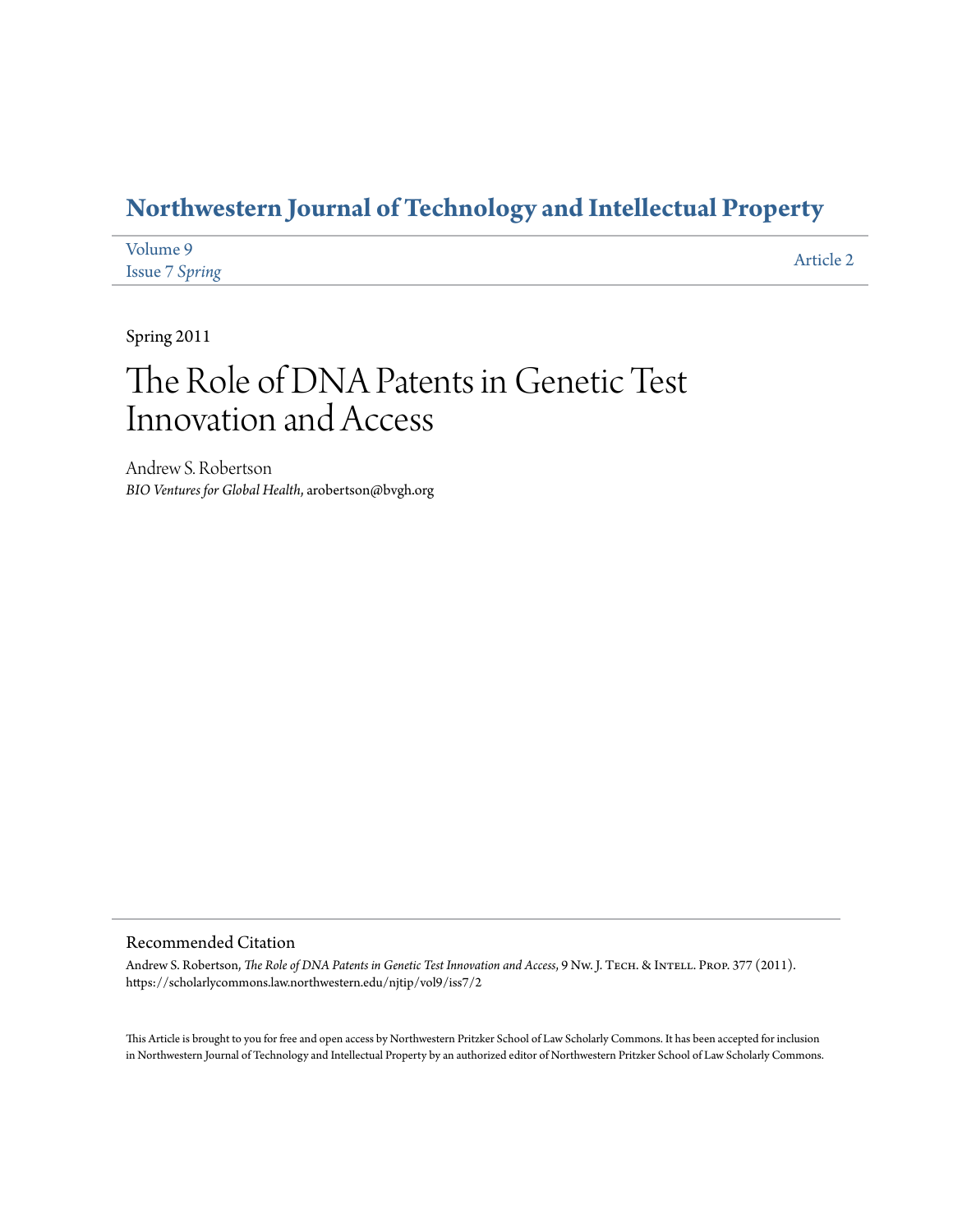# NORTHWESTERN JOURNAL OF TECHNOLOGY AND INTELLECTUAL PROPERTY

### **The Role of DNA Patents in Genetic Test Innovation and Access**

*Andrew S. Robertson* 



Spring 2011 VOL. 9, NO. 7

© 2011 by Northwestern University School of Law Northwestern Journal of Technology and Intellectual Property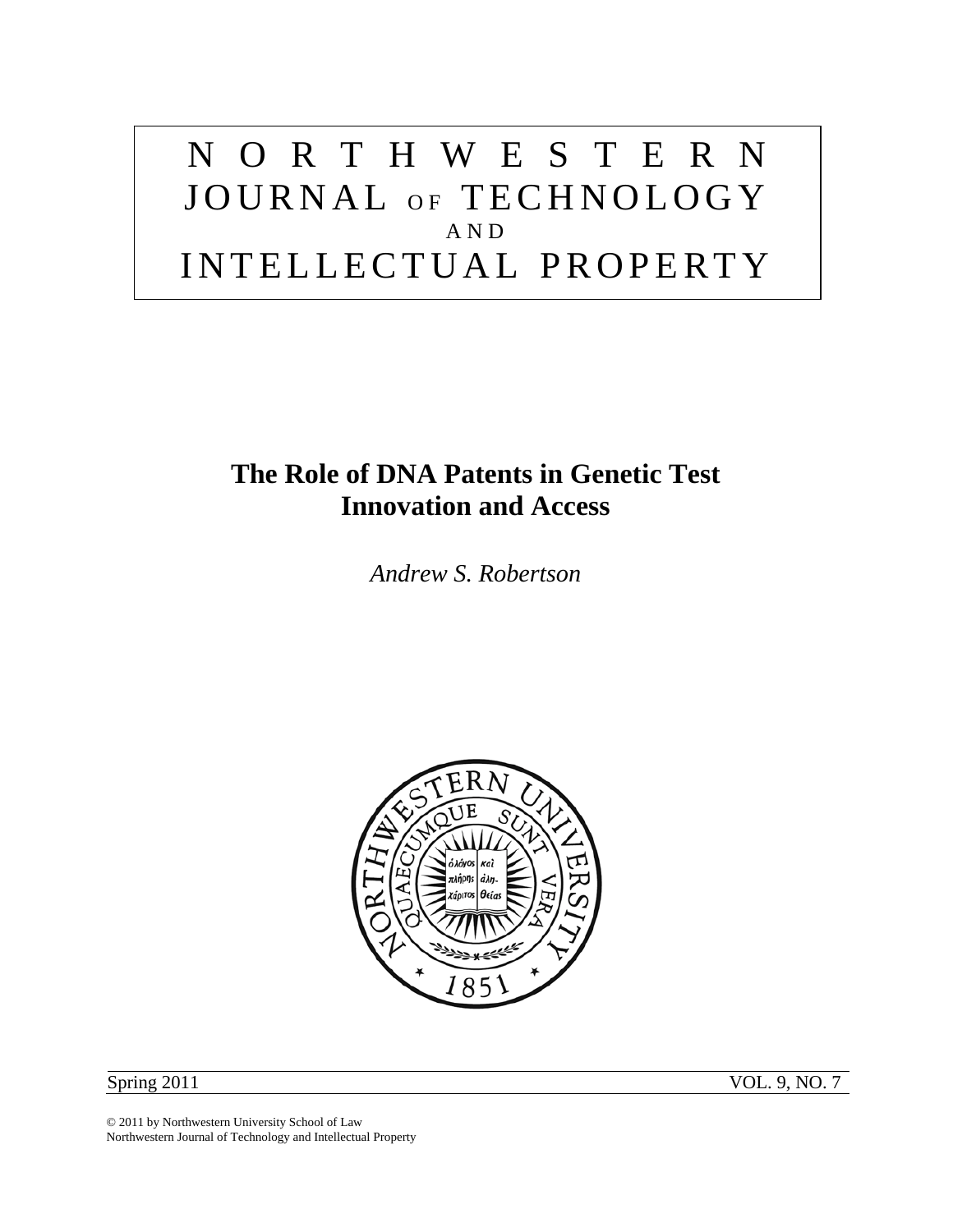## **The Role of DNA Patents in Genetic Test Innovation and Access**

### **By Andrew S. Robertson[\\*](#page-2-0)**

#### I. INTRODUCTION

¶1 Recent decades have seen great advances in the science and application of genetics. Within healthcare and the health sciences, enhanced knowledge of the human genome coupled with rapidly evolving technologies—is providing new opportunities to assess common multifactor disorders, such as heart disease, diabetes, asthma, and mental illness. $<sup>1</sup>$  $<sup>1</sup>$  $<sup>1</sup>$ </sup> Moreover, genetic testing has brought us closer to "personalized" or "individualized" medicine, which allows for targeted treatment selection, identification, and quantification of treatment risks; monitoring of treatment effectiveness and prognosis; and personalized disease management.<sup>[2](#page-2-2)</sup> The use, understanding, and application of genetic information both in healthcare and in other aspects of society will continue to increase over time.

¶2 The effects of gene patents on genetics research and application have been debated in a variety of forums.<sup>[3](#page-2-3)</sup> The economic and policy issues surrounding patents on genes, nucleotide sequences, expressed sequence tags (ESTs),<sup>[4](#page-2-4)</sup> single nucleotide polymorphisms  $(SNPs)$ ,<sup>[5](#page-2-5)</sup> and other genetics-based advances have the potential to significantly impact

<span id="page-2-5"></span> *See* David G. Wang et. al, *Large-Scale Identification, Mapping, and Genotyping of Single-Nucleotide Polymorphisms in the Human Genome,* 280 SCI. 1077 (2007), *available at*  http://citeseerx.ist.psu.edu/viewdoc/download?doi=10.1.1.115.5841&rep=rep1&type=pdf ("Single-

<span id="page-2-0"></span><sup>\*</sup> Dr. Robertson is Chief Policy Officer, BIO Ventures for Global Health. He received his JD from the University of California, Berkeley, School of Law (Certificate in Science & Technology Law), and his PhD in genetics from the University of Cambridge, where he was a Gates Cambridge Scholar. 1

<span id="page-2-1"></span><sup>&</sup>lt;sup>1</sup> Francis S. Collins, *A Brief Primer on Genetic Testing*, NAT'L HUMAN GENOME RESEARCH INST. (Jan. 24, 2003), http://www.genome.gov/10506784.

<span id="page-2-2"></span><sup>24, 2003),</sup> http://www.genome.gov/10506784. 2 *See* Alan E. Guttmacher & Francis S. Collins, *Welcome to the Genomic Era*, 349 NEW ENG. J. MED. 996 (2003); John Bell, *Predicting Disease Using Genomics,* 429 NATURE 453 (2004) (discussing the use of

<span id="page-2-3"></span><sup>&</sup>lt;sup>3</sup> See generally NAT'L RESEARCH COUNCIL, NAT'L ACAD. OF SCIS., REAPING THE BENEFITS OF GENOMIC AND PROTEOMIC RESEARCH: INTELLECTUAL PROPERTY RIGHTS, INNOVATION, AND PUBLIC HEALTH (Stephen A. Merrill & Anne-Marie Mazza eds., 2006) [hereinafter NRC REPORT]; SEC'Y'S ADVISORY COMM. ON GENETICS, HEALTH, & SOC'Y, DEP'T OF HEALTH & HUMAN SERVS., GENE PATENTS AND LICENSING PRACTICES AND THEIR IMPACT ON PATIENT ACCESS TO GENETIC TESTS (2010) [hereinafter SACGHS REPORT], *available at*

http://oba.od.nih.gov/oba/sacghs/reports/SACGHS\_patents\_report\_2010.pdf; World Health Organization Res. 62.16, Global Strategy and Plan of Action on Public Health, Innovation and Intellectual Property, 62nd World Health Assembly May 18–22, 2009, 8th Plenary Meeting, A62/VR/8 (May 22, 2009)<br>[hereinafter WHA], *available at* http://apps.who.int/gb/ebwha/pdf\_files/A62/A62\_R16-en.pdf.

<span id="page-2-4"></span><sup>&</sup>lt;sup>4</sup> See Mark D. Adams et al., *Complementary DNA Sequencing: Expressed Sequence Tags and Human Genome Project,* 252 SCI. 1651 (1991), *available at* http://www.sciencemag.org/cgi/pmidlookup?view=long&pmid=2047873 ("[Expressed sequence tags] have

applications in the discovery of new human genes, mapping of the human genome, and identification of coding regions in genomic sequences.").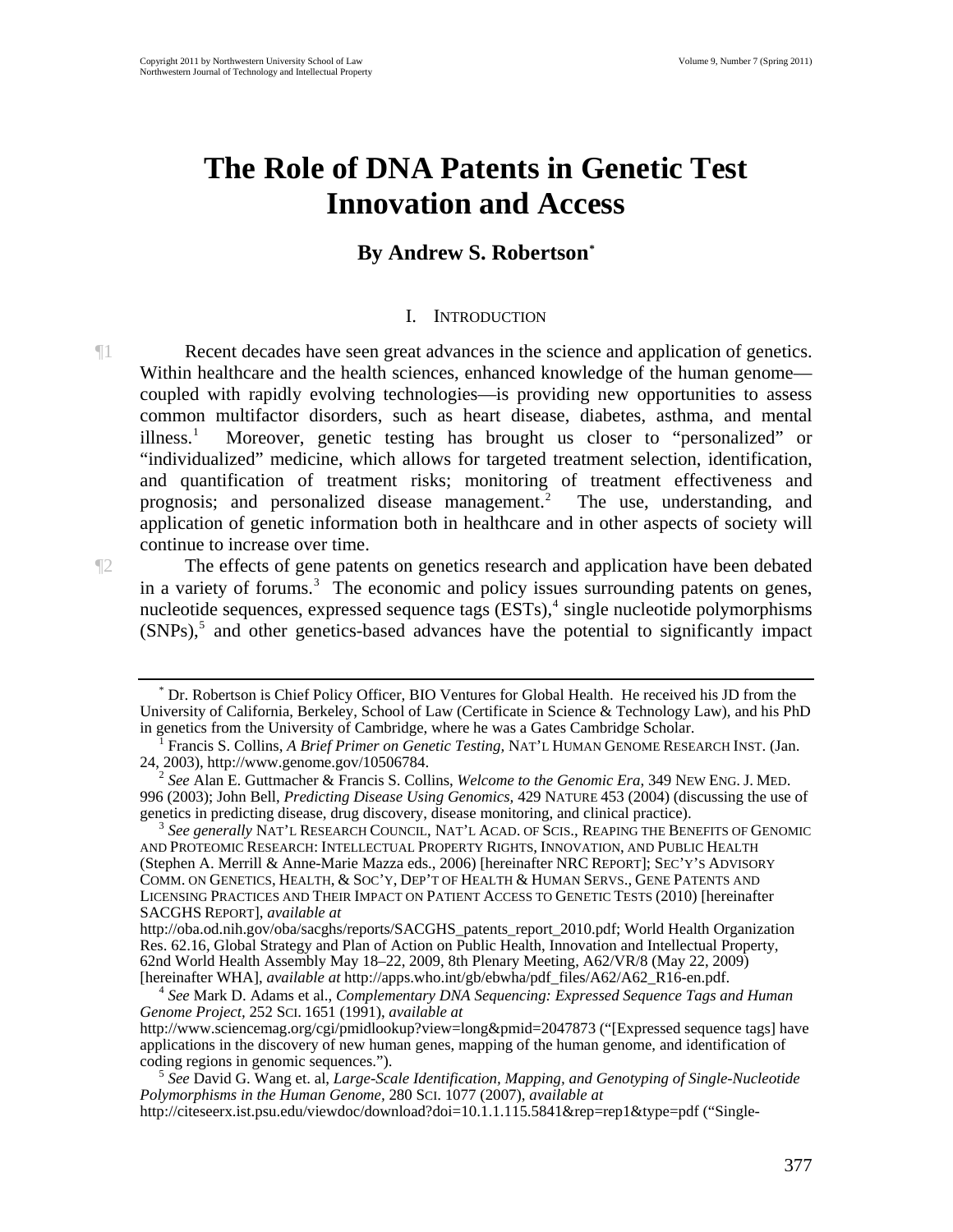public health, research, and biotechnology innovation. Despite these potential positive impacts, initial challenges to gene patents have focused on the moral concerns about making a commodity out of a part of ourselves.<sup>6</sup> Globally, the role of DNA sequence patents in addressing challenges—such as international development, global disease, and climate change—has often caused a divide between developed and developing countries.<sup>7</sup> These concerns have generated debate and led to the exploration of policy options to ensure that gene patents do not impede the practice of medicine and the progress of science.

¶3 The economic debate regarding patents, particularly in healthcare and drug development, is often framed as one of access versus innovation.<sup>8</sup> Indeed, this debate has persisted within the subject of DNA-sequence patents. While opponents of DNA-sequence patents cite the barriers that such patents pose to research and healthcare,<sup>[9](#page-3-1)</sup> biotechnology and industry representatives claim that such patents are required for innovation in gene-based molecular diagnostics.<sup>10</sup> Often, the debate about gene patents is analogized to the role of patents in drug discovery and development, $11$  an industry that is estimated to cost approximately \$802 million per drug approved by the Food and Drug Administration (FDA) (in 2000 dollars).<sup>[12](#page-3-4)</sup> However, several factors call into question the validity of this analogy and how it impacts the "innovation" argument in the context of DNA sequence patents.

¶4 This paper analyzes the role of patents in furthering innovation in gene-based molecular diagnostics. Part II provides a quick background of the science of genetic testing and an explanation of patent law as it pertains to DNA sequence patents. Part II also discusses in further detail the effect of gene-sequence patents in the field of DNA research and clinical healthcare. Part III discusses the barriers that patents represent in the field of genetic testing, both in terms of innovation and access. Part IV discusses whether there is a positive need for patents in genetic test development, with a focus on

<span id="page-3-0"></span>http://www.wipo.int/export/sites/www/tk/en/laws/pdf/examination\_of\_issues.pdf. 8 *See, e.g.,* Henry Grabowski, *Patents, Innovation and Access to New Pharmaceuticals*, 5 J. INT'L ECON. L.  $849(2002)$ .

nucleotide polymorphisms (SNPs) are the most frequent type of variation in the human genome, and they provide powerful tools for a variety of medical genetic studies.").

<sup>&</sup>lt;sup>6</sup> See Lori B. Andrews, *The Gene Patent Dilemma: Balancing Commercial Incentives with Health Needs*, 2 HOUS. J. HEALTH L. & POL'Y 65, 69–70 (2002).

<sup>&</sup>lt;sup>7</sup> See generally WHA, *supra* note 3; SECRETARIAT OF THE CONVENTION ON BIOLOGICAL DIVERSITY, BONN GUIDELINES ON ACCESS TO GENETIC RESOURCES AND FAIR AND EQUITABLE SHARING OF THE BENEFITS ARISING OUT OF THEIR UTILIZATION (2002), *available at* www.cbd.int/doc/publications/cbd*bonn*-gdls-en.pdf; WORLD INTELL. PROP. ORG. [WIPO], *Examination of Issues Regarding the Interrelation of Access to Genetic Resources and Disclosure Requirements in Intellectual Property Rights Applications*, WIPO Doc. WO/GA/32/8 (2005), *available at*

<span id="page-3-1"></span><sup>&</sup>lt;sup>9</sup> For example, one such barrier posed by such patents is a patient's inability to test their susceptibility to a heritable disease, such as breast cancer.

<span id="page-3-2"></span><sup>&</sup>lt;sup>10</sup> See, e.g., Richard Van Noorden, *DNA Patent Ruling Hinders Monsanto*, NATURE NEWS (July 9, 2010), http://www.nature.com/news/2010/100709/full/news.2010.345.html; *Gene Patent Ruling Stalls Biotech Rally-Myriad (MYGN) Down 4.9%*, GENETIC ENGINEERING & BIOTECHNOLOGY NEWS BLOG (Mar. 30, 2010), http://www.genengnews.com/blog-biotech/gene-patent-ruling-stalls-biotech-rally-myriad-mygn-

<span id="page-3-3"></span><sup>&</sup>lt;sup>11</sup> *See, e.g.*, Brief for BayBio et al. as Amici Curiae Supporting Defendants, Ass'n for Molecular Pathology v. U.S. Patent & Trademark Office, 702 F. Supp. 2d 181 (S.D.N.Y. 2010) (No. 09 Civ. 4515).

<span id="page-3-4"></span><sup>&</sup>lt;sup>12</sup> Joseph A. DiMasi et al., *The Price of Innovation: New Estimates of Drug Development Costs*, 22 J. HEALTH ECON. 151, 180 (2003).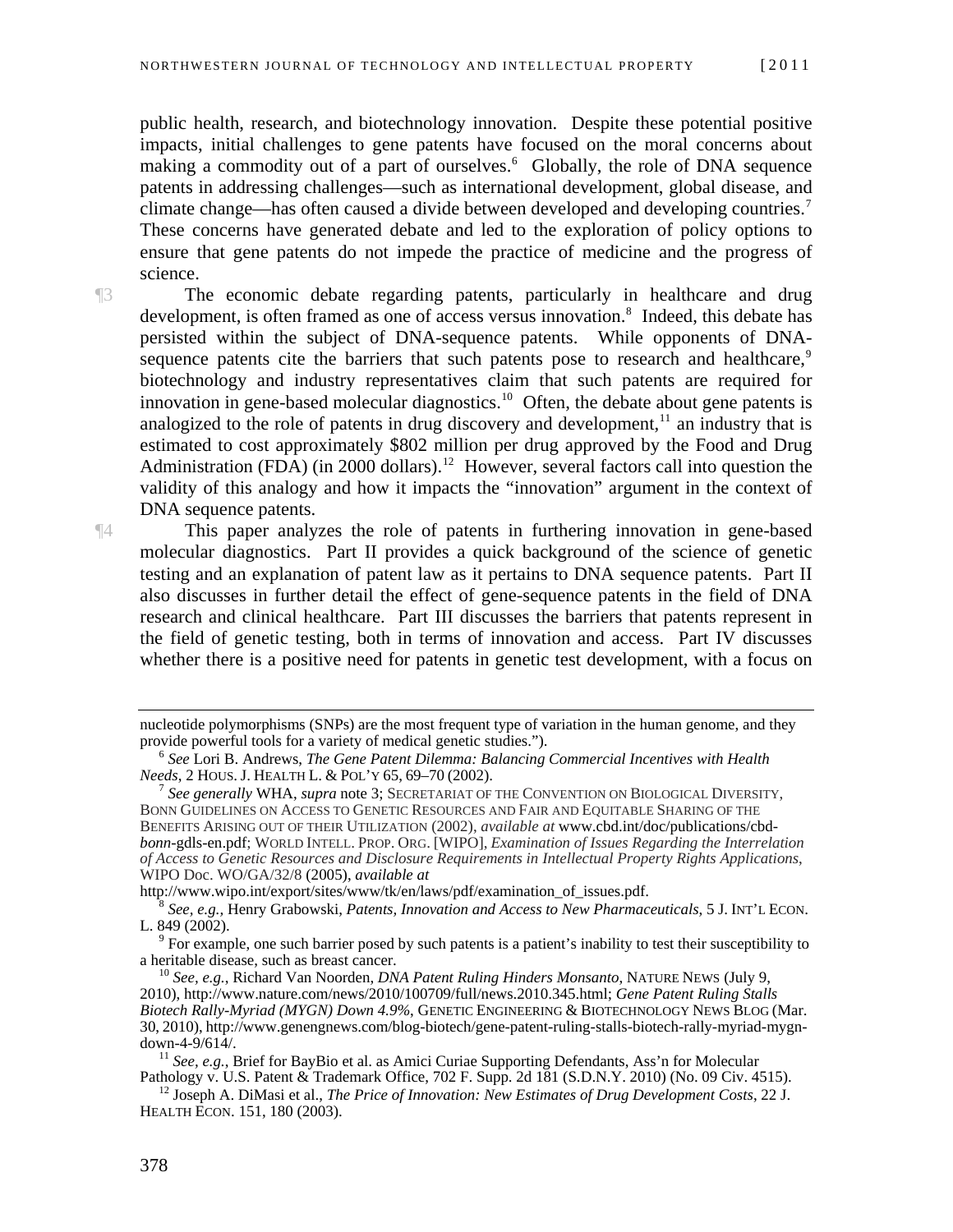both the costs of gene test research and development (R&D) and the market rewards associated with bringing a genetic test to market. Part IV further discusses these associated costs and rewards in comparison to those of pharmaceutical development, where appropriate. Part V summarizes this discussion, concluding that even though patents provide inhibitive roles in genetic test innovation and access, it is also questionable whether DNA-sequence patents are necessary to incentivize genetic test development.

#### II. BACKGROUND

#### *A. Science of Genetic Testing*

¶5 Most aspects of human biology stem from either genetic (hereditary) or environmental (nonhereditary) factors. After the human genome was first sequenced, researchers increasingly studied how genetic variation contributes to heritable traits and disease.<sup>[13](#page-4-0)</sup> While some genetic traits, such as height and eye color, are only slightly influenced by environmental factors, other traits, such as obesity and some forms of cancer, only manifest in combination with—or as a result of the absence of—certain environmental conditions.<sup>[14](#page-4-1)</sup> Regardless, identifying genetic variations and understanding their physiological manifestation (termed phenotype) can offer valuable insights into human biology, predisposition to disease, and response to particular therapeutics. Applying these insights in clinical healthcare is the cornerstone of personalized medicine, specifically the ability to tailor medical care to an individual based on his or her particular genetic makeup.[15](#page-4-2)

¶6 Utilizing these insights in clinical practice begins with knowledge about gene sequence and DNA sequence variation. There are many different kinds of variation, ranging from complete, extra, or missing chromosomes down to single nucleotide changes. Each variation utilizes a different laboratory technique for detection and analysis.[16](#page-4-3) Most studies of human genetic variation begin with the full gene sequence and focus on SNPs, which are substitutions in individual bases along a chromosome.<sup>[17](#page-4-4)</sup> Experts estimate that SNPs occur, on average, somewhere between one in every hundred and one in every thousand base pairs in the human genome.<sup>[18](#page-4-5)</sup> By conducting familial studies or larger "genome-wide association studies" (GWAs), researchers look for statistically significant links between genetic variation and phenotypes.<sup>[19](#page-4-6)</sup> This linkage

<sup>&</sup>lt;sup>13</sup> See Bell, supra note 2; Elizabeth Pennisi, *Human Genetic Variation*, 318 SCI. 1842 (2007).<br><sup>14</sup> See generally Muin J. Khoury et al., *Do We Need Genomic Research for the Prevention of Common* 

<span id="page-4-1"></span><span id="page-4-0"></span>*Diseases with Environmental Causes?*, 161 AM. J. EPIDEMIOLOGY 799, 802 (2005) (discussing approaches

<span id="page-4-2"></span><sup>&</sup>lt;sup>15</sup> See Guttmacher & Collins, *supra* note 2, at 996–98; Bell, *supra* note 2, at 453–55 (discussing the use of genetics in predicting disease, drug discovery, disease monitoring, and clinical practice with respect to

<span id="page-4-3"></span><sup>&</sup>lt;sup>16</sup> *See* Nicholas Wade, *Genetic Catalog May Aid Search for Roots of Disease*, N.Y. TIMES, Oct. 27, 2005, at A20, *available at http://www.nytimes.com/2005/10/27/science/27genome.html.* 

<span id="page-4-5"></span><span id="page-4-4"></span><sup>&</sup>lt;sup>17</sup> See Id.<br><sup>18</sup> See Int'l HapMap Consortium, *A Haplotype Map of the Human Genome*, 437 NATURE 1299, 1301 (2005).

<span id="page-4-6"></span><sup>19</sup> Thomas A. Pearson & Teri A. Manolio, *How to Interpret a Genome-Wide Association Study*, 299 JAMA 1335 (2008).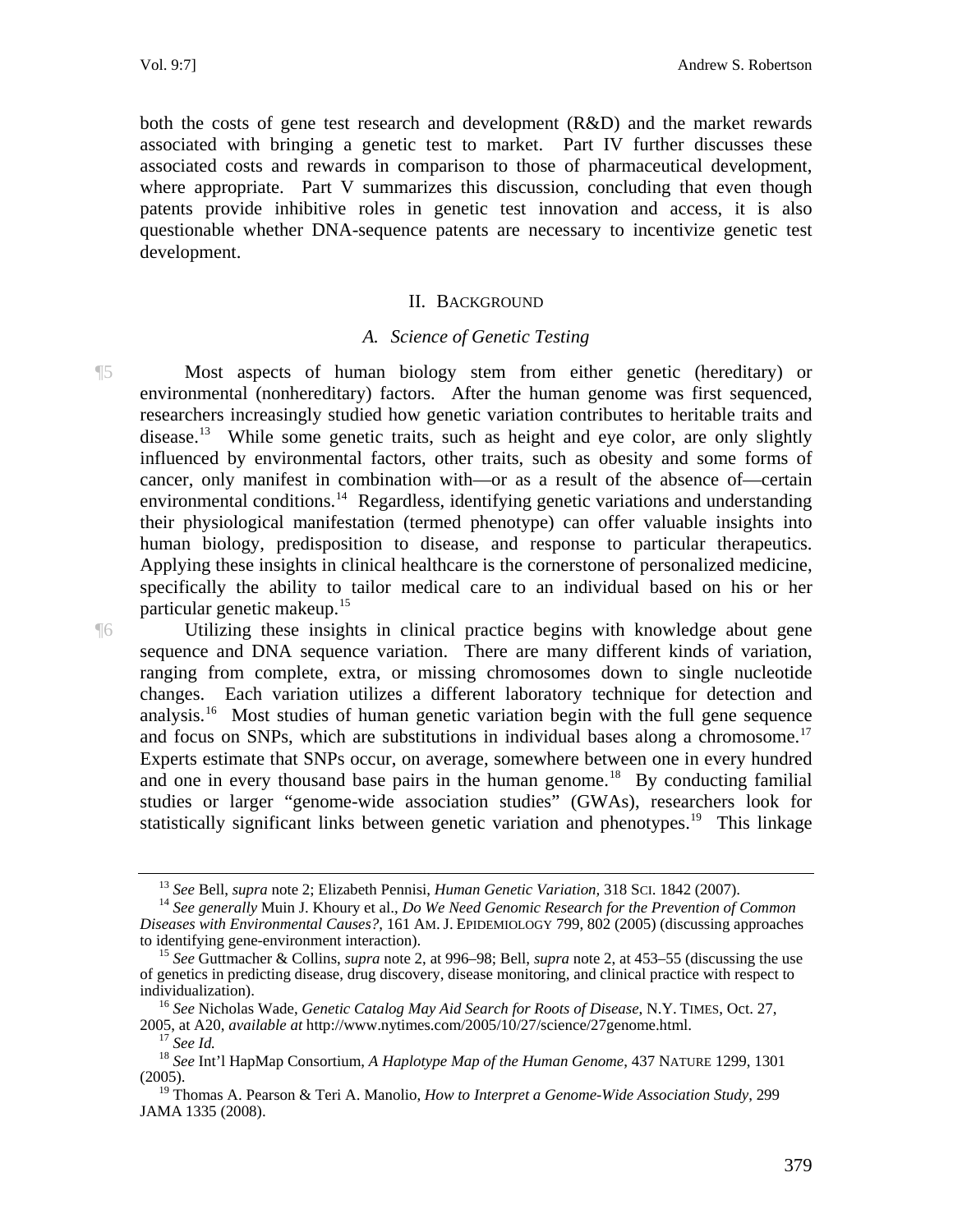serves as the scientific basis for genetic tests; by testing for specific genetic variations, physicians can determine risk for disease, understand behavioral characteristics, and identify genetic causes of existing conditions.<sup>20</sup> These studies have led to genetic tests for approximately 1,400 genetic variations, with more than 1,000 additional tests currently in development. $21$ 

#### *B. Legal Issues Regarding Gene Patents*

¶7 The number of DNA sequence patents grew dramatically during the Human Genome Project and similar international efforts to better understand the human genome.<sup>[22](#page-5-0)</sup> Patents are designed to encourage innovation by granting to inventors, for a limited period of time, the right to exclude others from making, using, or selling the patented invention. This system was established in the U.S. Constitution two centuries ago in order to create incentives for technological innovation.<sup>[23](#page-5-1)</sup> Accordingly, U.S. patent laws are designed to ensure that the public benefits from a new invention in exchange for the right to exclude others from making, using or selling his or her invention for twenty years from the date of the application.<sup>[24](#page-5-2)</sup> In short, patents have a utilitarian function in U.S. law and exist to promote a positive good—specifically, "progress in the sciences and useful arts."<sup>[25](#page-5-3)</sup> The legal requirements of obtaining a patent are multifold. First, patents are not allowed on products of nature or on scientific formulas, because the public would not be gaining anything new by virtue of the inventor.<sup>26</sup> As the U.S. Supreme Court has pointed out:

> The laws of nature, physical phenomena, and abstract ideas have been held not patentable. . . . Thus, a new mineral discovered in the earth or a new plant found in the wild is not patentable subject matter. Likewise, Einstein could not patent his celebrated law that  $E=mc^2$ ; nor could Newton have patented the law of gravity. Such discoveries are "manifestations of . . . nature, free to all men and reserved exclusively to none."<sup>[27](#page-5-5)</sup>

¶8 Further, for a gene to be patented, the patent applicant must show that his or her invention is (1) useful, (2) novel, and (3) nonobvious.<sup>[28](#page-5-6)</sup> The usefulness of the inventions

<sup>&</sup>lt;sup>20</sup> *Id.*; *see also* Khoury, *supra* note 14, at 802.<br><sup>21</sup> *See* Charles Schmidt, *Regulators Weigh Risks of Consumer Genetic Tests*, 26 NATURE BIOTECHNOLOGY 145, 145 (2008) (quoting Steve Gutman, FDA's director for *in* 

<span id="page-5-0"></span><sup>&</sup>lt;sup>22</sup> Between 1990 and 2003, countries, such as the United States, the United Kingdom, Japan, France, Germany, and China, invested over an estimated \$3 billion to sequence the 3.3 billion base pairs within the human genome. *See, The Human Genome Project Completion: Frequently Asked Questions*, NAT;L HUMAN GENOME RESEARCH INST. http://www.genome.gov/11006943 (last visited Mar. 22, 2011); Leslie Roberts, Controversial from the Start, 291 SCI. 1182 (2001).

<span id="page-5-3"></span><span id="page-5-2"></span><span id="page-5-1"></span><sup>&</sup>lt;sup>23</sup> U.S. CONST. art. I, § 8, cl. 8. Article I of the U.S. Constitution gives Congress the power "[t]o promote the Progress of Science and useful Arts, by securing for limited Times to Authors and Inventors the exclusive Right to their respective Writings and Discoveries."<br> $^{24}$  35 U.S.C. §§ 154, 271 (2006).<br> $^{25}$  U.S. CONST. art. I, § 8, cl. 8.

<span id="page-5-5"></span><span id="page-5-4"></span><sup>&</sup>lt;sup>26</sup> Andrews, *supra* note 6, at 67–68.<br><sup>27</sup> Diamond v. Chakrabarty, 447 U.S. 303, 309 (1980) (citations omitted).<br><sup>28</sup> 35 U.S.C. §§ 101–103.

<span id="page-5-6"></span>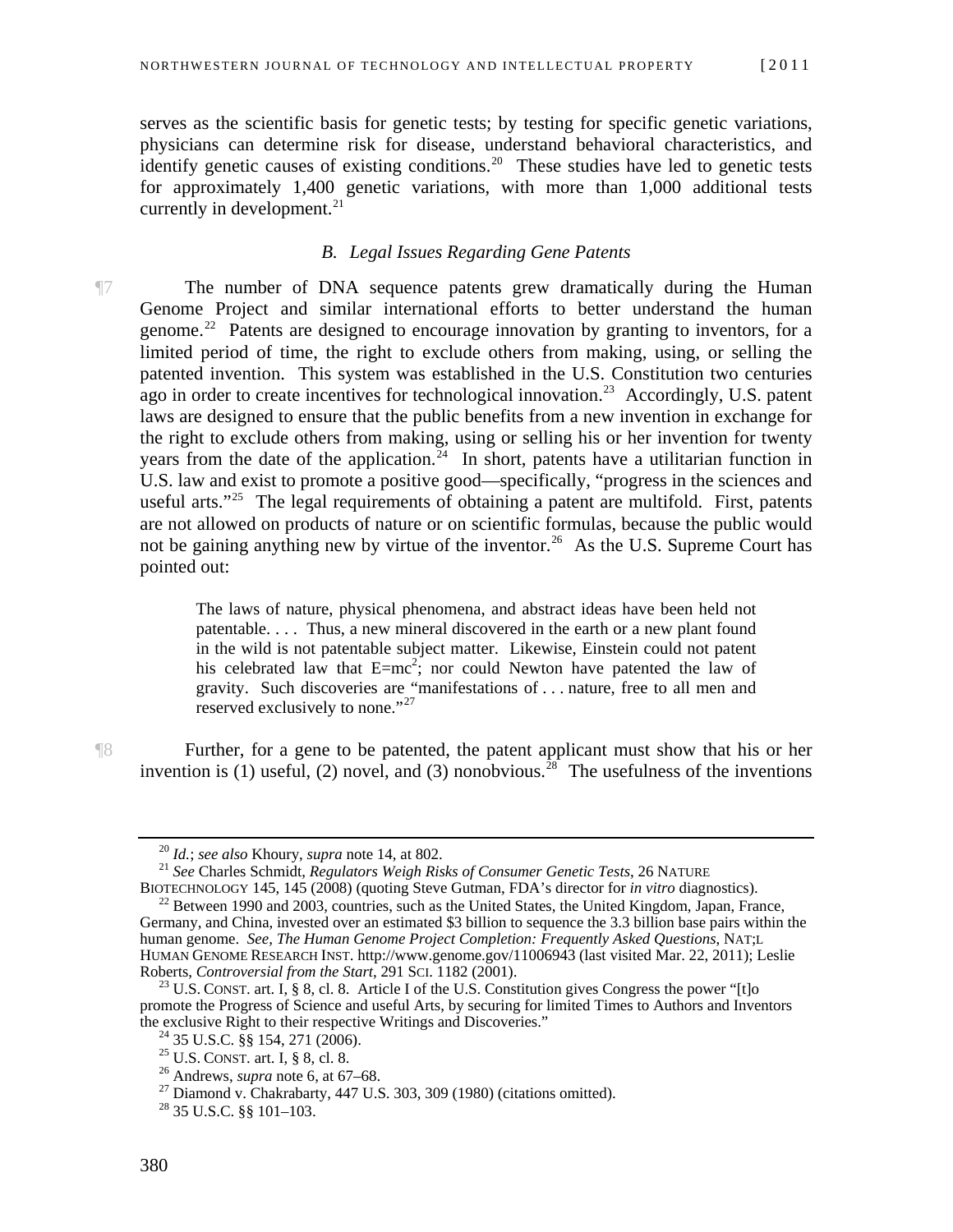must be specific, substantive, and credible.<sup>[29](#page-6-0)</sup> The patent application must also be adequately "enabling."<sup>[30](#page-6-1)</sup> That is, it must describe the invention fully, in a way that would allow another person who is skilled in that field to reproduce the invention. Thus, the key tradeoff considered in patent law is the public disclosure of information in exchange for the right to exclude anybody from using that invention.

¶9 At present, the U.S. Supreme Court has made it clear that genetically engineered organisms can qualify as patentable subject matter,<sup>[31](#page-6-2)</sup> and the U.S. Patent and Trademark Office  $(USPTO)^{32}$  $(USPTO)^{32}$  $(USPTO)^{32}$  and the European Patent Office<sup>[33](#page-6-4)</sup> have treated isolated and purified nucleotide sequences as if they were the same as patentable man-made chemicals.

¶10 DNA patents in particular raise several unique issues. DNA has an inherent duality, both as tangible material and intangible information, posing both practical and legal problems for gene patenting and patent enforcement.<sup>[34](#page-6-5)</sup> Further, the finite number of genes within the human genome—approximately 23,000—makes it difficult (if not impossible) to "invent around" a genetic patent in order to create an equivalent, but non-infringing invention.<sup>[35](#page-6-6)</sup> In addition, inventions such as genetic diagnostics could involve multiple patents or licensing agreements, giving rise to concerns of a "patent thicket" or "anti-commons effect," requiring multiple licensing agreements that potentially increase the costs of genetic tests.<sup>[36](#page-6-7)</sup>

¶11 Philosophically, the question of "owning" human genes has been scrutinized significantly.<sup>[37](#page-6-8)</sup> Allowing a company to exclude others from testing, using, or experimenting with genes present in every cell of our own bodies draws criticism from human rights experts. Gene patents directly prevent doctors from testing for various diseases, leaving patients no longer in control of their own bodies.<sup>[38](#page-6-9)</sup> A patient who cannot get a doctor to test for a genetic condition inherent to his own genetic make-up can be said to have lost control over that genetic make-up, and thus, over himself. Moreover, opponents of gene patents argue that these practices violate the First Amendment by limiting an individual's freedom of expression.<sup>[39](#page-6-10)</sup> Lori Andrews,

<span id="page-6-5"></span>http://www.epo.org/topics/issues/biotechnology.html. 34 Rebecca S. Eisenberg, *Re-Examining the Role of Patents in Appropriating the Value of DNA* 

<span id="page-6-0"></span><sup>29</sup> MANUAL OF PATENT EXAMINING PROCEDURE § 2107 (8th ed. revised Jul. 8, 2010), *available at* http://www.uspto.gov/web/offices/pac/mpep/documents/2100\_2107.htm.<br> $30\,35$  U.S.C. § 112.<br> $31\,Diamond$  Diamond, 447 U.S. at 303.

<span id="page-6-3"></span><span id="page-6-2"></span><span id="page-6-1"></span><sup>&</sup>lt;sup>32</sup> Utility Examination Guidelines, 66 Fed. Reg. 1092, 1093 (Jan. 5, 2001) ("[W]here the application discloses a specific, substantial, and credible utility for the claimed isolated and purified gene, the isolated and purified gene composition may be patentable.").

European Patent Convention arts. 52, 53(a), 53(b), Oct. 5, 1973, *available at* 

<span id="page-6-4"></span>http://www.epo.org/patents/law/legal-texts/html/epc/1973/e/apii.html. *See also Biotechnology in European Patents-Threat or Promise?,* EUROPEAN PATENT OFFICE (last updated Feb. 18, 2011),

<span id="page-6-8"></span><span id="page-6-7"></span><span id="page-6-6"></span><sup>&</sup>lt;sup>35</sup> NRC REPORT, *supra* note 3, at 22; *see also* Eisenberg, *supra* note 34, at 786–789.<br><sup>36</sup> See NRC REPORT, *supra* note 3, at 125–28.<br><sup>37</sup> See, e.g., Cynthia M. Ho, *Splicing Morality and Patent Law: Issues Arising f* 

<sup>&</sup>lt;sup>38</sup> Andrews, *supra* note 6, at 91–94.

<span id="page-6-10"></span><span id="page-6-9"></span><sup>&</sup>lt;sup>39</sup> David Kravets, *Judge OKs Challenge to Human-Gene Patents*, WIRED (Nov. 2, 2009, 8:11 PM), http://www.wired.com/threatlevel/2009/11/genes/. Complaint at 19, 22–25, Ass'n for Molecular Pathology v. U.S. Patent & Trademark Office, 702 F. Supp. 2d 181 (S.D.N.Y. 2010) (No. 09 Civ. 4515).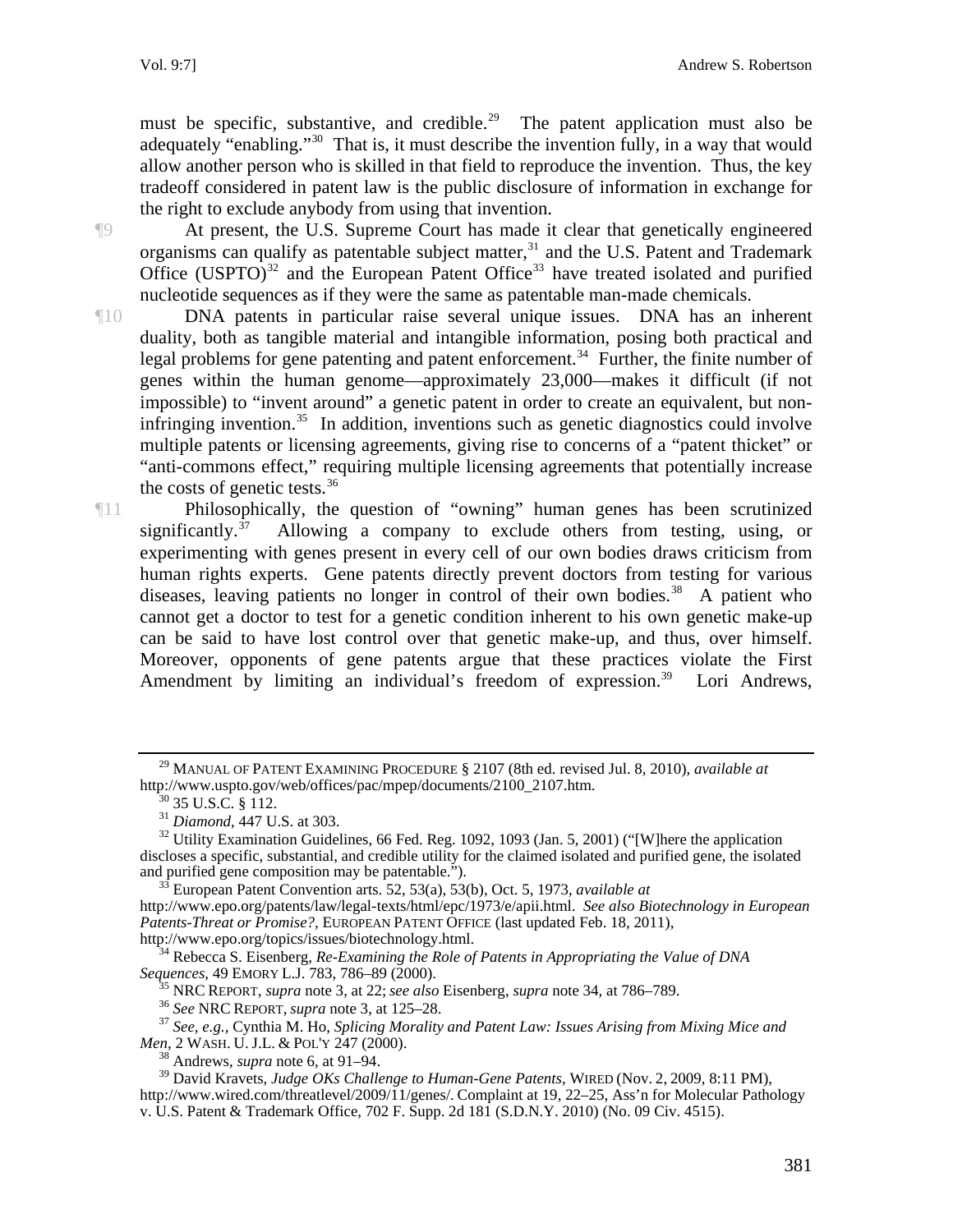Professor at Chicago-Kent College of Law, describes this loss of control as if "the first surgeon who took a kidney out of your body then patented the kidney."<sup>40</sup>

The Currently, 20% of the approximately 23,000 genes in the human genome are covered by at least one active patent.<sup>[41](#page-7-0)</sup> While supporters of gene patenting maintain that the patent system is a critical component of innovation and progress in the field of personalized medicine, opponents claim that the patents cause significant barriers to research into human genetics and proper healthcare through the use of gene-based molecular diagnostics.

#### *C.* AMP v. USPTO *("Myriad")*

¶13 In March 2010, a federal district court judge issued the first ruling directly addressing the patentability of DNA sequences.<sup>[42](#page-7-1)</sup> The lawsuit was brought by the Association for Molecular Pathology (AMP), who was represented by the American Civil Liberties Union (ACLU), against Myriad Genetics and the USPTO. It challenged the idea that isolated nucleic acid molecules (the sequence of A, T, G, and C that comprise the human genome) can be patented. In his fifty-two page opinion, Judge Sweet found that the patented DNA sequences were not "markedly different" from DNA sequences found in nature within the human body, and as such were not patentable subject matter.<sup>43</sup> The federal court specifically cited the inherent qualities of DNA, stating, "DNA, and in particular the ordering of its nucleotides . . . serves as the physical embodiment of laws of nature—those that define the construction of the human body."<sup>[44](#page-7-3)</sup> Although plaintiffs asserted that gene patents infringe on First Amendment liberties, the court did not fully address this legal question.<sup>[45](#page-7-4)</sup> *Myriad* is currently being appealed to the Federal Circuit, and experts on both sides believe it will go all the way to the Supreme Court.

¶14 The *Myriad* case focused on Myriad's patented genetic tests for mutations in two breast-cancer genes, *BRCA1* and *BRCA2*. [46](#page-7-5) As part of its patent, Myriad claimed the complementary DNA sequences of various tumorgenic *BRCA1* mutations and gene fragments[.47](#page-7-6) Because testing for the *BRCA* mutated gene sequences typically involves

<span id="page-7-5"></span><span id="page-7-4"></span><span id="page-7-3"></span>woman's lifetime risk of developing breast or ovarian cancer. Women with *BRCA1* or *BRCA2* mutations have an 87% chance of developing breast cancer by age 70 (compared with 10% for the general population) and a 59% chance of developing the disease by age 50. Women with the *BRCA1* mutation have a 44% chance of developing ovarian cancer by age  $70$ . About 5 to 10% of all female breast cancer is due to the inheritance of mutated copies of *BRCA1* or *BRCA2* genes. There are over 235 known genetic variations of *BRCA1* mutations, sprinkled through 100,000 bp in the gene, which encodes a protein made of 1,863 amino acids. There are about 100 mutations of the *BRCA2* gene, which encodes a protein made of 3,418 amino acids. Donna Shattuck-Eidens et al., BRCA1 *Sequence Analysis in Women at High Risk for Susceptibility Mutations*, 278 JAMA 1242 (1997); David Resnik, *Are DNA Patents Bad for Medicine?*, 65 HEALTH & POL'Y 181 (2003).

<span id="page-7-6"></span> $47$  "[Complementary DNA] is DNA that has been made from the messenger RNA (mRNA) transcript of

<sup>40</sup> *60 Minutes: Patented Genes* (CBS television broadcast Apr. 4, 2010), *available at* 

<span id="page-7-0"></span> $\frac{1}{1}$  Kyle Jensen & Fiona Murray, *Intellectual Property Landscape of the Human Genome*, 310 SCI. 239 (2005).<br><sup>42</sup> Ass'n for Molecular Pathology v. U.S. Patent & Trademark Office, 702 F. Supp. 2d 181 (S.D.N.Y.)

<span id="page-7-2"></span><span id="page-7-1"></span><sup>2010).&</sup>lt;br><sup>43</sup> *Id.* at 229–30.<br><sup>45</sup> *Id.* at 228.<br><sup>45</sup> *Id.* at 238.<br><sup>46</sup> *BRCA1* and *BRCA2* mutations (or "breast cancer 1" and "breast cancer 2") dramatically increase a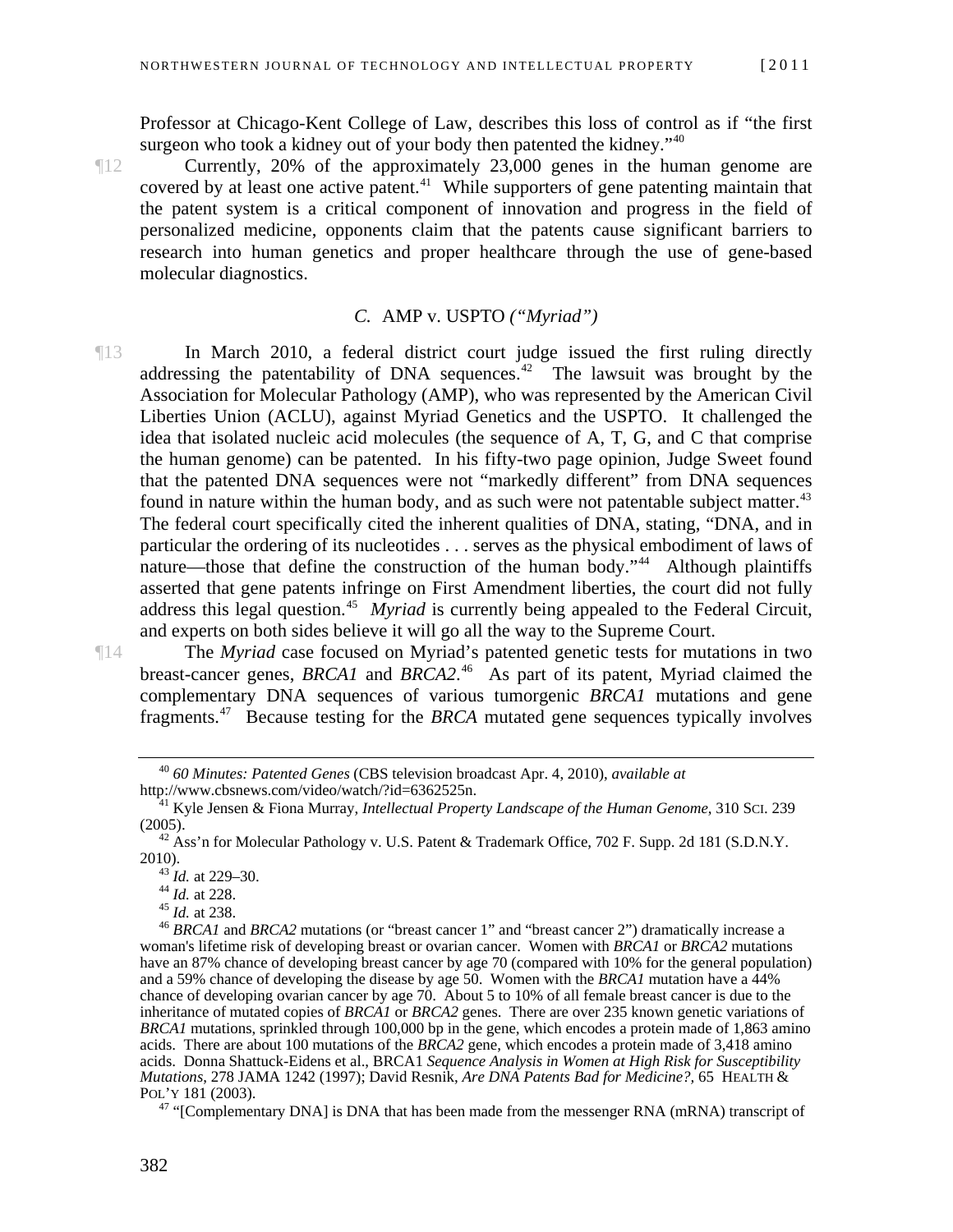using reagents consisting of fragments of the *BRCA* genes, Myriad's exclusive rights over the mutated allele fragments enabled it to exclude others from performing *BRCA* testing (even preventing individuals performing tests on themselves). In essence, the patents granted to Myriad gave the company the exclusive right to perform diagnostic tests on the *BRCA1* and *BRCA2* genes and to prevent any researcher or individual from isolating and studying the genes without first getting permission from Myriad. Myriad charges between \$350 and \$3,150 for the *BRCA* test, and has succeeded in stopping many laboratories from performing the test if they lack the proper license.<sup>48</sup>

#### III. PRACTICAL CONSEQUENCES OF GENE PATENTING

¶15 *Myriad* illustrates the core issues surrounding gene patents—namely, their effect on research and development (innovation) and on clinical healthcare (access). Not addressed within *Myriad*, but equally relevant, is the effect of DNA sequence patents in human diagnostic contexts, including infectious disease diagnostics, genetically modified organisms, gene-based therapeutics, and synthetic biology technologies. These issues are discussed below in turn.

#### *A. Effect of Gene Patents on Innovation and R&D*

¶16 Despite numerous studies, the full impact that gene patents have had on academic research is still unclear.<sup>[49](#page-8-0)</sup> With the advent of high-throughput DNA sequencing,  $50$ researchers and firms began patenting genes without fully understanding their physiological function. Patent applications filed by the National Institutes of Health on the first ESTs identified by Craig Venter set off alarm bells throughout the scientific community.<sup>[51](#page-8-2)</sup> These patent applications were significantly upstream within the R&D pipeline, and the actual functions of these genes and their protein derivatives were unknown. Issuance of a patent on such an invention grants the patent-holder the right to prevent any additional researcher from investigating its properties further.<sup>[52](#page-8-3)</sup> Following a

a gene. A cDNA sequence, like a mature mRNA sequence, differs from a gene sequence in that it lacks the non-coding regions of the gene." SACGHS REPORT, *supra* note 3, at 13.

<sup>&</sup>lt;sup>48</sup> Shannon-Kieran et al., *The Role of Financial Factors in Acceptance of Clinical* BRCA *Genetic Testing*, 11 GENETIC TESTING 101, 101 (2007); Complaint at 19, 22–25, Ass'n for Molecular Pathology v. U.S. Patent & Trademark Office, 702 F. Supp. 2d 181 (S.D.N.Y. 2010) (No. 09 Civ. 4515).

<span id="page-8-0"></span><sup>49</sup> *See, e.g.*, NRC REPORT*, supra* note 3, at 127; Robert Cook-Deegan et al., *Impact of Gene Patents and Licensing Practices on Access to Genetic Testing for Inherited Susceptibility to Cancer: Comparing Breast* 

<span id="page-8-1"></span><sup>&</sup>lt;sup>50</sup> High-throughput DNA sequencing automates the sequencing process, producing thousands or millions of sequences at once, resulting in a significant reduction in both time and cost. *See generally* Stephan C. Schuster, *Next-Generation Sequencing Transforms Today's Biology*, 5 NATURE METHODS 16 (2008); *Automated Sequencing and Genotyping,* EUROGENTEC,

http://www.eurogentec.com/applications/automated-sequencing-and-genotyping.html?country=usa (last

<span id="page-8-2"></span><sup>&</sup>lt;sup>51</sup> NRC REPORT, *supra* note 3, at 72–73. *See also* David Dickson, *UK Clinical Geneticists Ask for Ban on the Patenting of Human Genes*, 366 NATURE 391, 391 (1993). Craig Ventor led a parallel private sector effort in competition with the publicly funded international Human Genome Project. The two projects were announced as a tie by then-President Clinton in 2003. Jamie Shreeve, *The Blueprint of Life*, U.S. NEWS & WORLD REP., Oct. 31, 2005, *available at*

<span id="page-8-3"></span>http://www.usnews.com/usnews/news/articles/051031/31genome.htm. 52 Andrews, *supra* note 6, at 79, 81.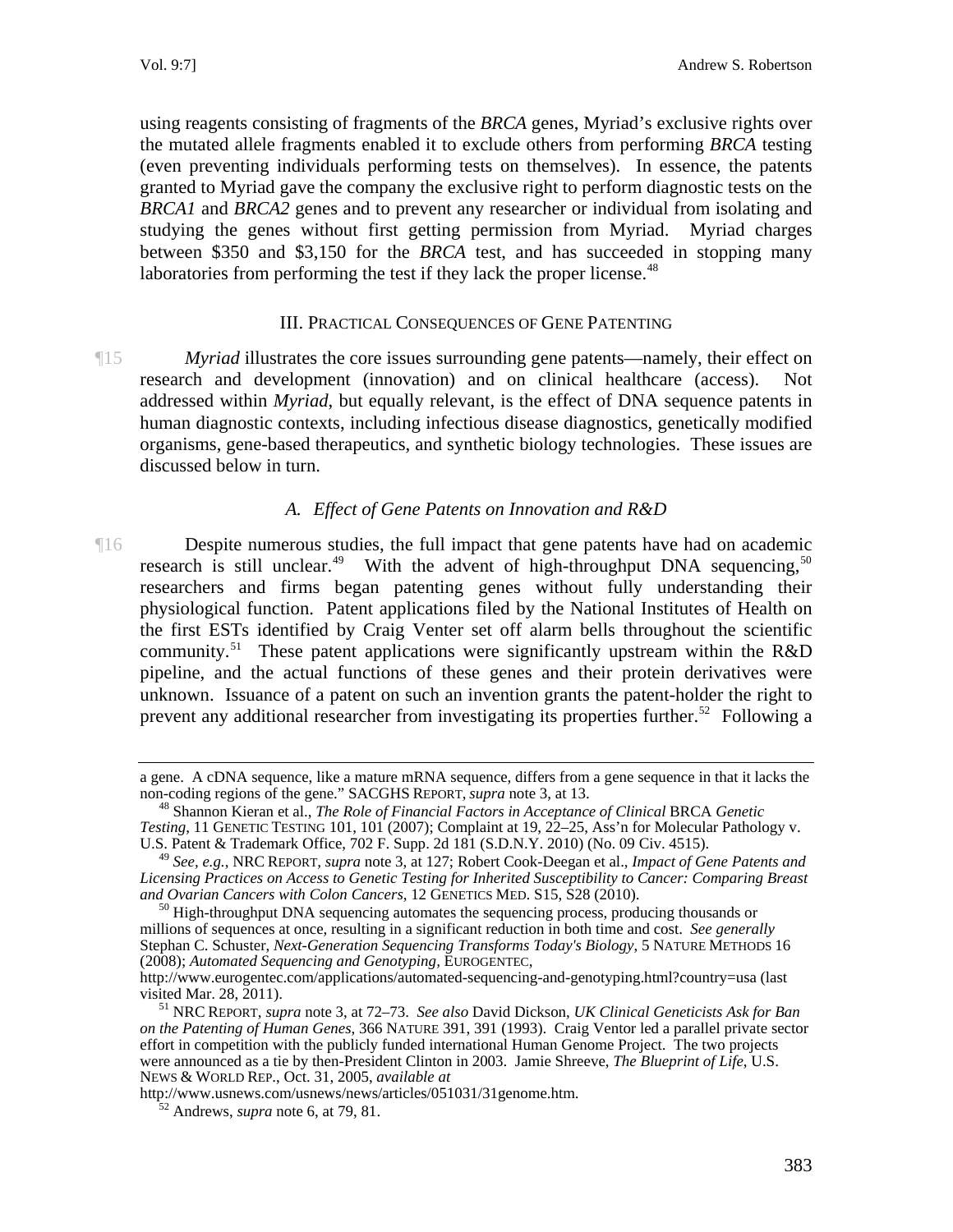wave of genetic sequencing that occurred in the late 1990s, approximately 20% of the 23,000 human genes became protected by at least one patent.<sup>53</sup> From 1971 until 2006, approximately  $33,000$  nucleic acid patents were issued.<sup>54</sup>

¶17 Generally speaking, when encountering a patent-protected gene, research scientists are faced with three options: (1) stop or avoid researching the particular gene; (2) license the rights to research the gene from the patent holder; or (3) continue research regardless of legal liability. Studies suggest that each of these pathways is exercised; however, these studies conflict as to which of these three options is the overall dominant choice.<sup>55</sup> Indeed, the choice made is often dependent on the DNA sequence in question and the line of research pursued. Regardless, the exercise of any of these three options could potentially work to reduce fundamental R&D in human genetics.

¶18 The first two of these options faced by researchers interested in a patent-protected gene—stopping research and licensing the rights to research—can be illustrated by research conducted on the gene associated with hemochromatosis, a hereditary liver disease caused by progressive iron overload.<sup>[56](#page-9-1)</sup> Approximately 80 to 85 % of hemochromatosis cases are caused by two specific mutations in the gene HFE, making it a prime candidate for genetic screening tests.<sup>[57](#page-9-2)</sup>

¶19 SmithKline Beecham Clinical Laboratories (SBCL), owner of the patents of the gene and its two mutations, began enforcing the patents in 1998.<sup>[58](#page-9-3)</sup> While many U.S. laboratories began genetic testing for hemochromatosis before the patents were awarded, as many as 30% of the 119 laboratories surveyed ceased research as soon as the patent rights were enforced.<sup>[59](#page-9-4)</sup> For those researchers looking to continue developing a genetic test, SBCL asked for an upfront fee of \$25,000 from academic laboratories and as much as \$250,000 from commercial laboratories, plus a fee of \$20 per test.<sup>[60](#page-9-5)</sup> The patent interfered with clinical adoption of the test and potentially compromised the quality of testing by limiting the development of higher quality or lower cost alternative testing methods.

¶20 The hemochromatosis case study can demonstrate how a gene patent, when enforced, can serve to stifle or hinder human genetics research. Despite this example, however, several surveys and case studies indicate that many researchers would pursue the third option—choose to ignore, not inquire, or remain unaware of the intellectual property status of many of the genes being studied.<sup>[61](#page-9-6)</sup> This can be attributed to a number of factors: for example, the decision not to enforce gene patents by patent holders or the assumption that fundamental research is exempt under U.S. patent law.<sup>[62](#page-9-7)</sup> In a 2005

<sup>53</sup> Jensen & Murray, *supra* note 41, at 239. 54 NRC REPORT, *supra* note 3, at 101. 55 *See, e.g.*, John P. Walsh et al., *View from the Bench: Patents and Material Transfers*, 309 SCI. 2002, 2002 (2005) (indicating that most researchers don't even consider whether patents are relevant to their

<span id="page-9-2"></span><span id="page-9-1"></span><span id="page-9-0"></span>research). 56 *See* Jon F. Merz et al., *Diagnostic Testing Fails the Test: The Pitfalls of Patents are Illustrated by the Case of Haemochromatosis*, 415 NATURE 577, 577 (2002).<br><sup>57</sup> *Id.* <sup>58</sup> *Id.* at 578.<br><sup>59</sup> *Id.* at 578–79.

<span id="page-9-7"></span><span id="page-9-6"></span><span id="page-9-5"></span><span id="page-9-4"></span><span id="page-9-3"></span><sup>&</sup>lt;sup>60</sup> *Id.* at 578.<br><sup>61</sup> *See, e.g.*, Walsh, *supra* note 55; SACGHS REPORT, *supra* note 3, at 52.<br><sup>62</sup> *See, e.g.*, NRC REPORT, *supra* note 3, at 13 (indicating that academic researchers believe their research is exempt); *see also* Cook-Deegan et al., *supra* note 49, at S28 (describing Myriad's "*de facto*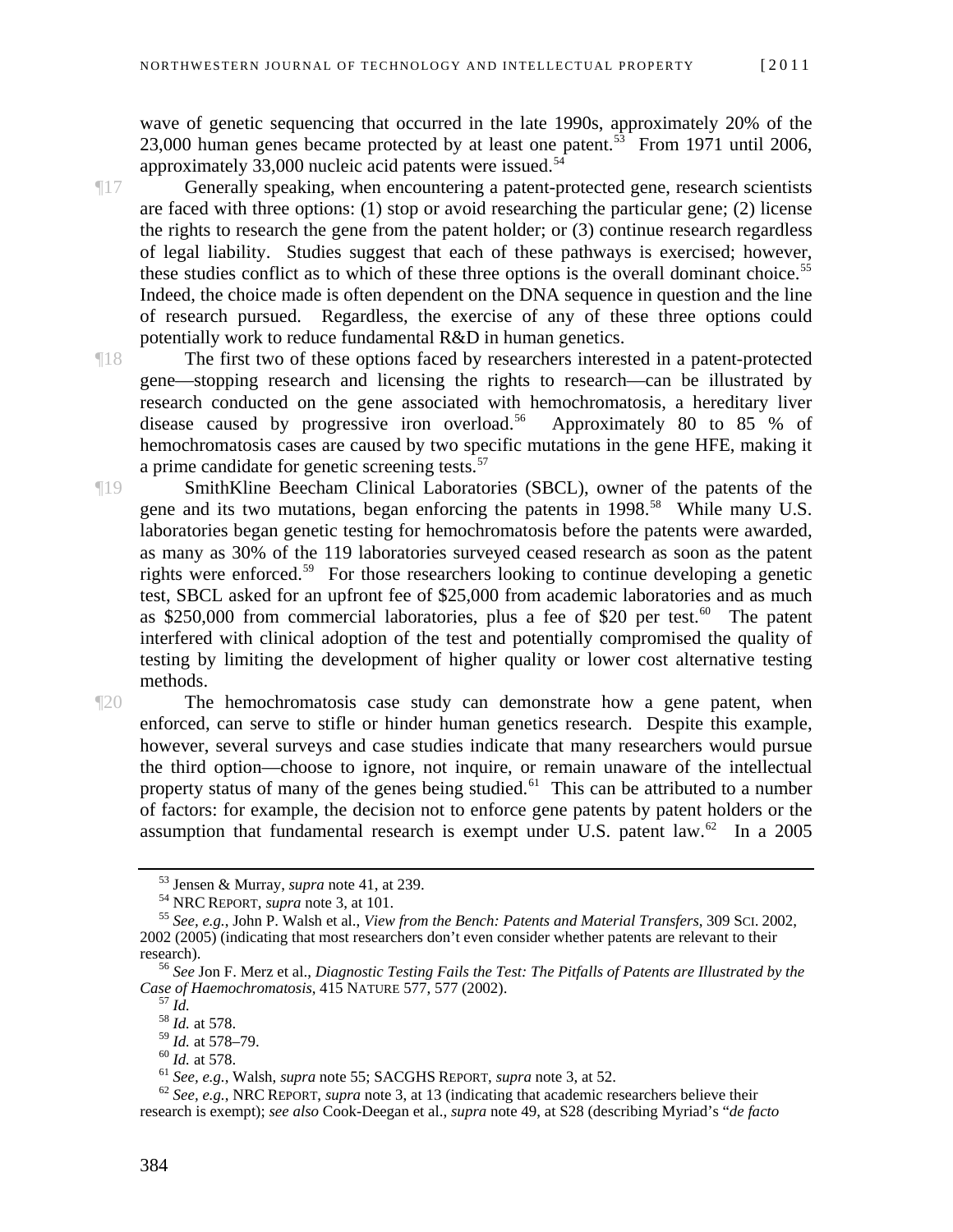survey of U.S. genetics researchers conducted by the National Academy of Sciences and John Walsh, a large majority of scientists failed to even consider whether the genes they were researching were covered by a patent.<sup>63</sup> Commonly, researchers assumed that any potentially infringing activity in which they were engaged was allowed under the "experimental use exemption," which grants infringers the right to use a patented invention for research and non-commercial purposes.<sup>64</sup>

¶21 However, in the landmark case *Madey v. Duke University*, the Federal Circuit made clear that the experimental use exemption was not applicable to certain academic research.<sup>[65](#page-10-0)</sup> The case centered on a former Duke University professor who sued the university for patent infringement when, after he left, it continued to use equipment that he had patented.<sup>[66](#page-10-1)</sup> The lower court held that the university could not be liable for patent infringement, because its uses were "solely for research, academic, or experimental purposes."<sup>67</sup> However, the federal court found that research that is part of the "legitimate" business" of the university is not exempt from patent liability "regardless of commercial implications" or lack thereof.<sup>[68](#page-10-3)</sup> In short, any researcher studying a patented gene, whether or not aware that he or she is infringing, is in violation of the patent-holder's rights.

¶22 Further, while many patent holders have not actively enforced their patent rights, many firms have failed to expressly state their intent to allow potentially infringing research to continue. For example, Myriad maintains it has never enforced its patents against researchers and does not enforce its patents against laboratories providing *BRCA*  testing services in a form it does not do itself.<sup>[69](#page-10-4)</sup> However,

> Myriad never publicly stated its *de facto* research use exemption policy. Myriad either passed on an opportunity to demonstrate its intentions publicly in written form or avoided comment to keep legal options open. And keeping options open equates to a chilling effect in zones of uncertainty. . . . Ambiguity may itself stifle basic or clinical research as researchers either avoid the work altogether or are wary of publicly reporting results.<sup>[70](#page-10-5)</sup>

#### *B. Effect of Gene Patents on Patient Access*

¶23 Although the effect on R&D is uncertain, the negative effect that DNA sequence patents have in clinical healthcare has led to more conclusive findings. The barriers to access of gene-based molecular diagnostics by patients and healthcare can be characterized into two separate, nonexclusive categories—barriers due to test availability and barriers due to test price.

<span id="page-10-1"></span><span id="page-10-0"></span>research use exemption policy").<br>
<sup>63</sup> NRC REPORT, *supra* note 3, at 121–22, 125–26.<br>
<sup>64</sup> *See id.* at 13–14.<br>
<sup>65</sup> Madey v. Duke Univ., 307 F.3d 1351, 1361–63 (Fed. Cir. 2002).<br>
<sup>66</sup> *Id.* at 1352–53.

<span id="page-10-3"></span><span id="page-10-2"></span><sup>&</sup>lt;sup>67</sup> *Id.* at 1361 (internal quotation marks omitted). <sup>68</sup> *Id.* at 1362. <sup>69</sup> Cook-Deegan et al., *supra* note 49, at S16. <sup>70</sup> *Id.* at S28.

<span id="page-10-5"></span><span id="page-10-4"></span>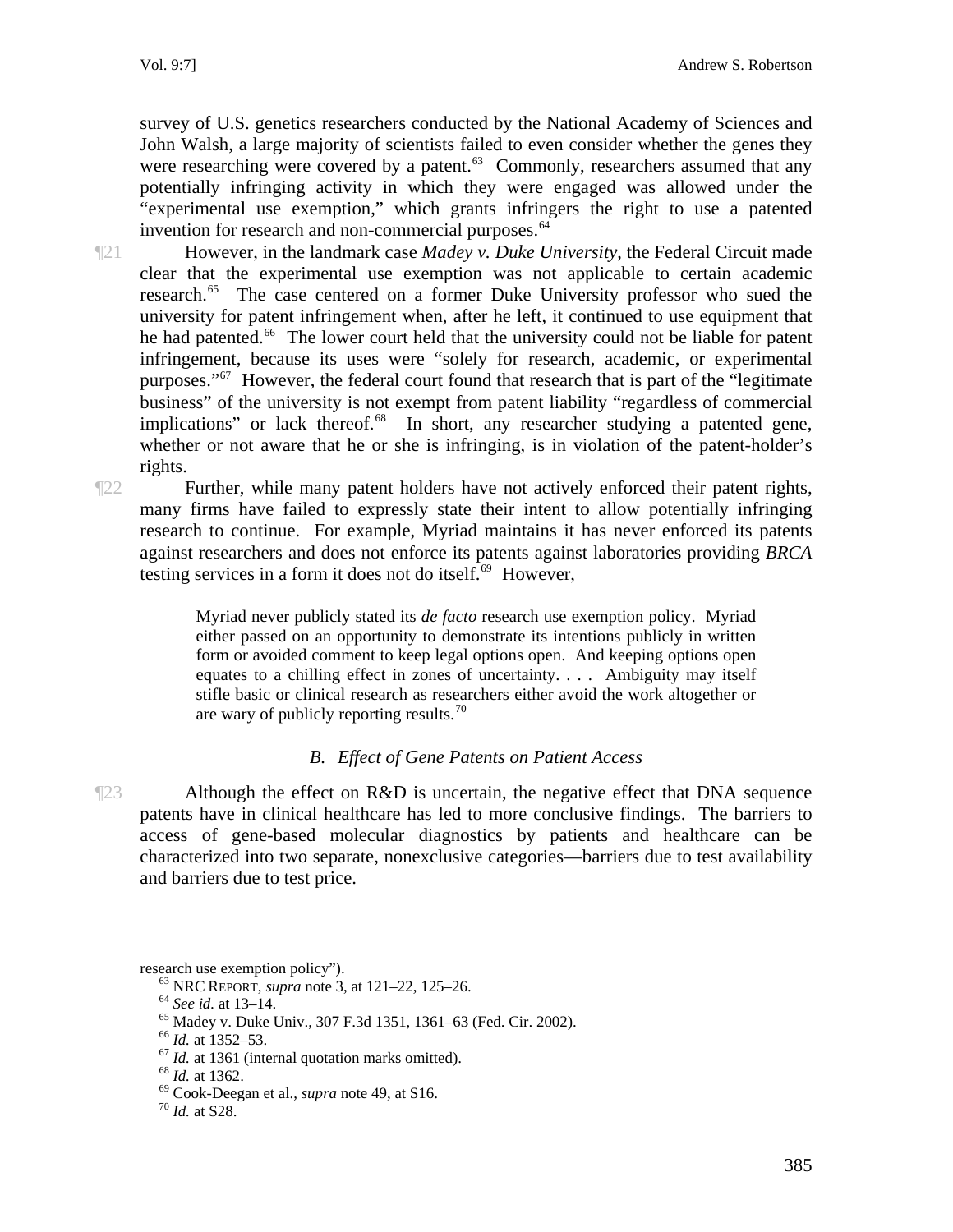- 1. Reduced Availability of State-of-the-Art Genetic Tests Caused by DNA Patent Licensing Practices
- ¶24 The barrier to access due to test availability refers to the effect that patents and licensing practices have in restricting patient choice of genetic tests in terms of quality and accuracy. These harms are most clearly seen when an exclusive license is issued by a patent holder resulting in only a single laboratory that is allowed to perform a given test. For example, by preventing second opinion testing and obstructing access to topquality testing, patient access to testing can suffer under these circumstances.
- ¶25 The case brought by the ACLU against Myriad offers a compelling and emotional example. Faced with a positive test result indicating a significant predisposition to breast cancer, Genae Girard had to make the difficult decision whether or not to undergo a preemptive dual mastectomy and hysterectomy.<sup>[71](#page-11-0)</sup> These operations are life-altering and affect fundamental decisions regarding family, health, and lifestyle. Naturally, because human error is possible in any test of this sort, and Myriad utilizes only one of many diagnostic strategies for the *BRCA* genes, Ms. Girard sought a second opinion using a testing technique not utilized by Myriad.<sup>[72](#page-11-1)</sup> However, within the United States, Myriad is the sole provider of the genetic tests for *BRCA1* and *BRCA2* by virtue of its patents.[73](#page-11-2) By exercising its patent rights, Myriad eliminated the availability of second opinion *BRCA*  testing. $74$

¶26 Without broad licensing, the availability of alternative testing techniques, medical second opinions, and testing verification is severely limited. This critique of patenting is related to the reduced incentives that monopoly holders have to introduce newer, cheaper, or alternative tests.<sup>[75](#page-11-4)</sup> For example, consider MLPA:

> [T]here is an alternative diagnostic technique to *BRCA* called MLPA, a molecular way to detect genetic variations, including *BRCA1* and *BRCA2* mutations, under development at University of Washington. Using MLPA, a 2006 study published in the *JAMA* found that Myriad's testing strategy missed up to 12% of large genomic deletions or duplications. . . . [T]he missed mutations were not because of a technical error in Myriad's testing but a flaw in the testing strategy. . . . The article noted "many mutations are inherently not detectable by short-range [polymerase chain reaction used by Myriad] followed by genomic sequencing."<sup>[76](#page-11-5)</sup>

Because it is already the patent holder and sole provider of the *BRCA* tests, Myriad has little incentive to adopt advanced testing techniques or allow patients to seek alternative or confirmatory testing.

<span id="page-11-3"></span><span id="page-11-2"></span>

<span id="page-11-1"></span><span id="page-11-0"></span><sup>&</sup>lt;sup>71</sup> 60 Minutes: Patented Genes, *supra* note 40.<br><sup>72</sup> *Id.*<br><sup>73</sup> *Id.*<br><sup>75</sup> Cook-Deegan et al., *supra* note 49, at S29.<br><sup>76</sup>*Id.* (footnotes omitted).

<span id="page-11-5"></span><span id="page-11-4"></span>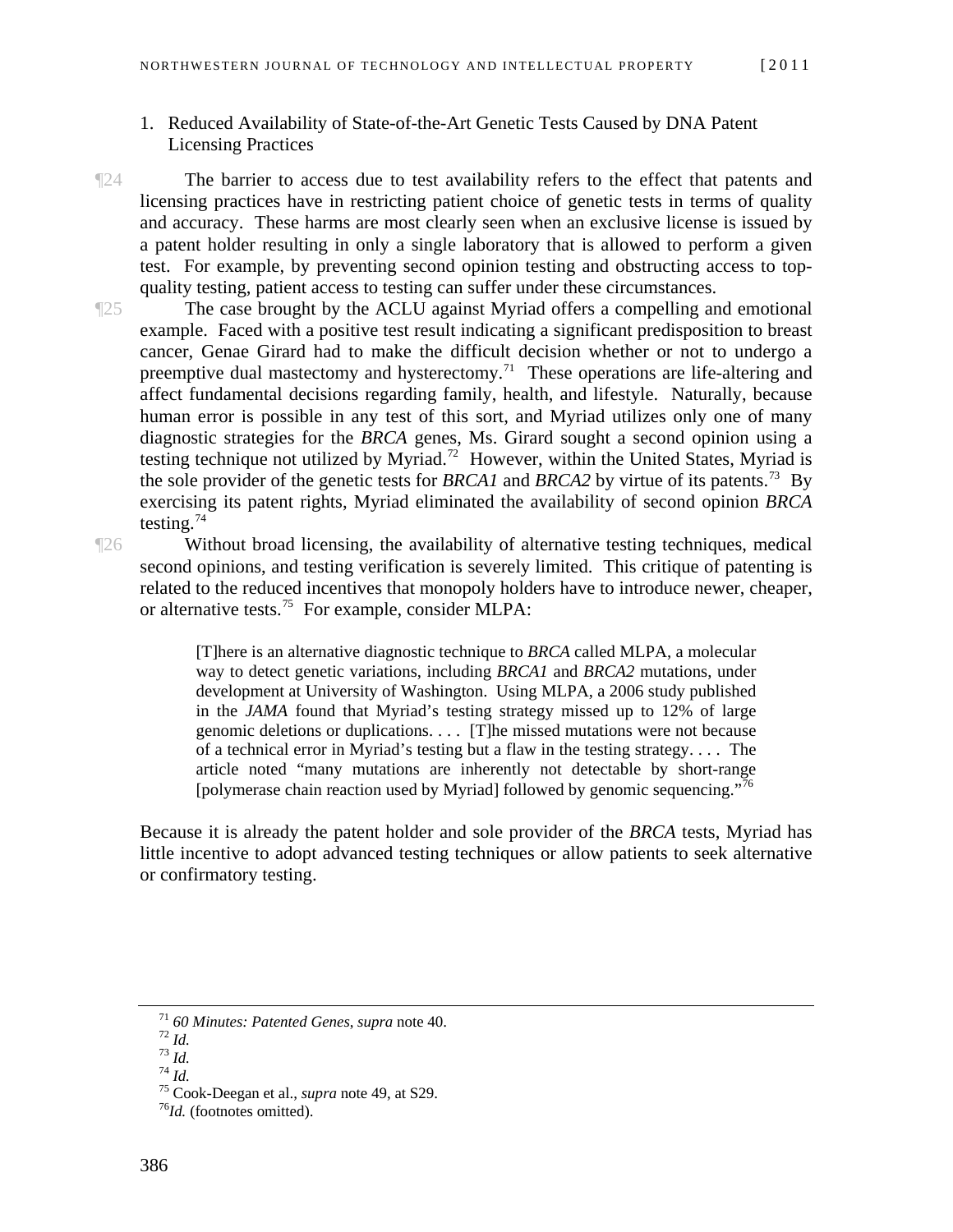#### 2. Question of Whether DNA Patents Create Access Barriers Due to Price Distortions

¶27 Price is a second key factor in preventing clinical access to genetic tests. Again, the ACLU provided a sympathetic story in their case against Myriad. Ms. Lisbeth Ceriani was diagnosed with breast cancer at age forty-two,<sup>[77](#page-12-0)</sup> a younger age than is typically associated with these types of cancers. Breast cancer at a young age is often hereditary,<sup>[78](#page-12-1)</sup> and it calls for more aggressive treatment, including preemptive removal of both breasts and ovaries. Although Ms. Ceriani had insurance that would pay for a portion of the test, which was a \$3,200 cost, Myriad would not accept her insurance plan.<sup>[79](#page-12-2)</sup> Without the insurance payment, she was unable to afford the test.<sup>[80](#page-12-3)</sup>

¶28 While price can be prohibitive, it is unclear the extent to which this effect is a result of DNA patents. Studies conducted in the past few years have shown that between 19% and 74% of at-risk individuals who could benefit from *BRCA* testing are not being tested. $81$  In these studies, the out-of-pocket costs to individual patients were reduced considerably for those who have health plans.<sup>[82](#page-12-5)</sup> However, of the women who were eligible for testing and whose costs were covered—either through their insurance companies or through programs offered by Myriad—only 70% of them have had the *BRCA* test.<sup>[83](#page-12-6)</sup> If price was the only consideration, presumably a higher percentage of women would have undergone testing. Regardless, price certainly had some effect, because only 22% of out-of-pocket payers chose to get the test performed.<sup>[84](#page-12-7)</sup>

¶29 Whether this price effect was a result of patents, however, is less clear. The complaint states that costs of *BRCA* testing in the U.S. are expensive and could be lowered if researchers could move forward freely.<sup>[85](#page-12-8)</sup> In fact, testing in the U.S. is five times as expensive as that of testing in places, such as France, where the patents on the BRCA genes were ruled invalid.<sup>[86](#page-12-9)</sup> However, studies comparing the cost of the Myriad *BRCA* test, of which Myriad is the sole provider, with the costs of Myriad gene tests for the colon cancer genes *FAP* and *HNPCC*, in which fields Myriad has four and six competitors respectively, show little monopolistic effect on pricing.<sup>[87](#page-12-10)</sup> Breaking the test down to price per amplicon (the price for each genetic test per DNA segment amplified per PCR), Myriad charges \$38.05 per amplicon for their *BRCA* test, \$40.80 per amplicon for their *FAP* test (nonprofit competitors charge between \$28.57 and \$39.88 per amplicon), and \$49.17 per amplicon for their *HNPCC* test (nonprofit competitors charge between \$30.00 and \$77.44 per amplicon).<sup>[88](#page-12-11)</sup> These studies indicate that competition does little to affect price overall.

<span id="page-12-11"></span><span id="page-12-10"></span><span id="page-12-9"></span><span id="page-12-8"></span>181 (S.D.N.Y. 2010) (No. 09 Civ. 4515). 86 *See* Cook-Deegan et al., *supra* note 49, at S28. 87 *Id.* at S23–24. 88 *Id.* at S17.

<span id="page-12-1"></span><span id="page-12-0"></span><sup>&</sup>lt;sup>77</sup> 60 Minutes: Patented Genes, *supra* note 40.<br><sup>78</sup> *Id.*<br><sup>80</sup> *Id. See also* Ass'n for Molecular Pathology v. U.S. Patent & Trademark Office, 702 F. Supp. 2d 181, <br><sup>80</sup> *Id. See also* Ass'n for Molecular Pathology

<span id="page-12-7"></span><span id="page-12-6"></span><span id="page-12-5"></span><span id="page-12-4"></span><span id="page-12-3"></span><span id="page-12-2"></span><sup>188–89 (</sup>S.D.N.Y. 2010).<br><sup>81</sup> Kieran et al., *supra* note 48, at 101.<br><sup>82</sup> *Id.* 84 *Id.*<br><sup>83</sup> *Id.* 84 *Id.* 85 Complaint at 27, Ass'n for Molecular Pathology v. U.S. Patent & Trademark Office, 702 F. Supp. 2d<br>181 (S.D.N.Y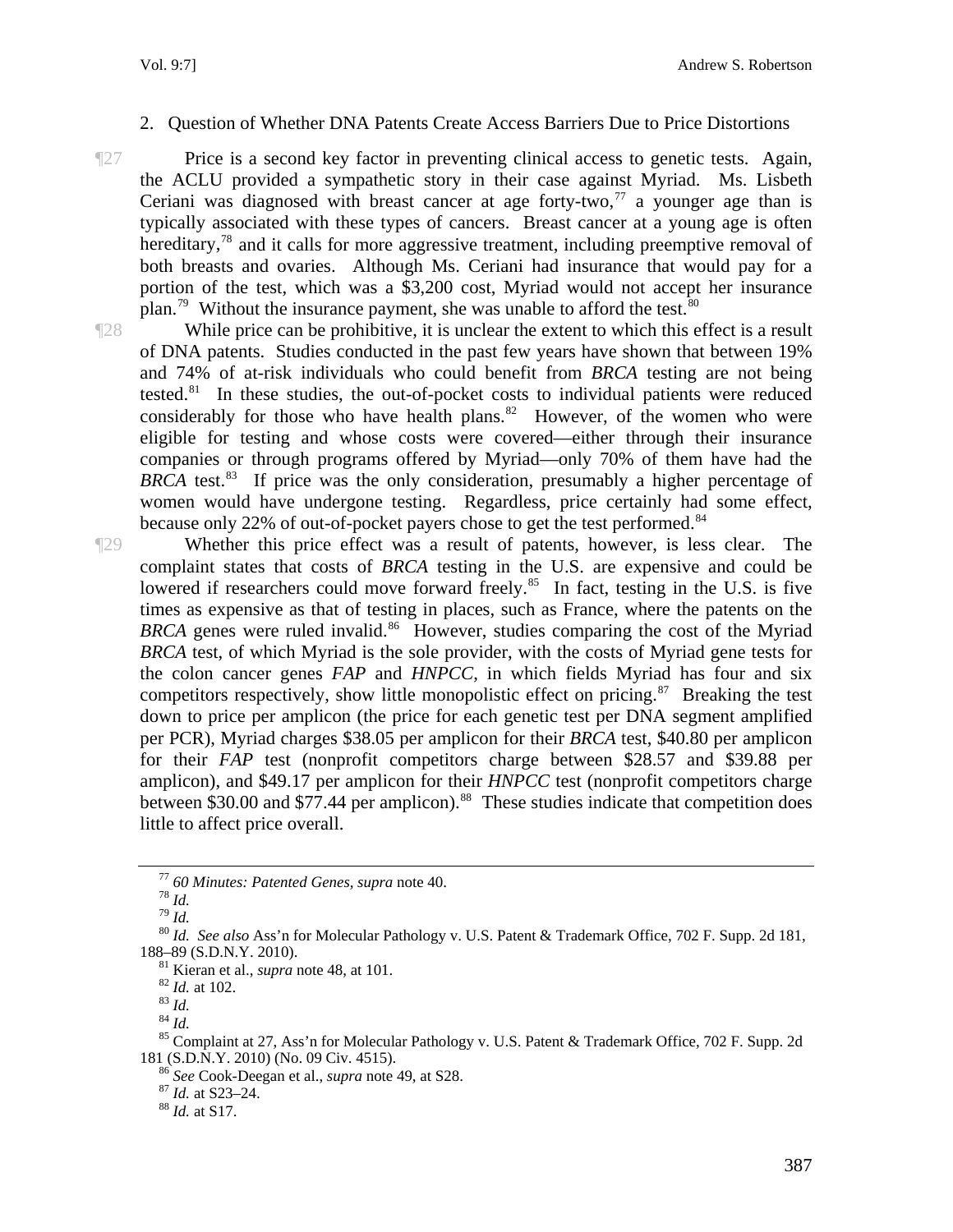- ¶30 Disconnects between patents and price can be attributed to a number of factors. First, the downstream costs of a positive test, which can include counseling and possibly surgery, can be far greater than the test itself.<sup>[89](#page-13-0)</sup> As such, when considering the combined costs of both diagnosis and treatment, the price of the genetic tests is relatively minor.<sup>90</sup> Further, at least in the case of *BRCA* testing, patentee monopolists benefit by directing the entirety of the market into their laboratories. Patent premiums depend on both the price elasticity of demand for a gene test and how the patent holder has chosen to set its price point for different purchasers.<sup>[91](#page-13-2)</sup> Myriad has worked to set *BRCA* test prices to decrease access barriers and reduce what economists' term deadweight loss.<sup>[92](#page-13-3)</sup> Further, by creating a number of patient access programs for those unable to cover the out-of-pocket expenses, Myriad adopted a de facto tiered pricing model to accommodate a majority of the demand.
- ¶31 While licensing practices appear to pose a more significant barrier to access than price, it is worth noting an example of how these two elements can overlap— consolidation of testing facilities.<sup>[93](#page-13-4)</sup> Again, turning to the Myriad/*BRCA* example, Myriad has a strong incentive to develop the infrastructure to handle billing and payment for *BRCA* testing, because it captures all the revenues from market expansion. However, from a payer, health care provider, or patient point of view, this structure requires a redundancy of efforts if a patient is seeking genetic testing for multiple markers—for example, colon cancer, Alzheimer's, and Huntington's. Assuming that providers could achieve sufficient volume to justify setup costs, consolidation of these administrative tasks at a few broad-service genetic testing laboratories—as opposed to the establishment of several gene-specific testing facilities—could help spread and bring down the overall administrative costs of gene testing. However, licensing practices by many DNA patent holders have foregone this approach.
	- 3. Ability of DNA Patents to Increase Access Through Improved Marketing
- ¶32 Finally, it is worth mentioning a potential benefit that DNA patents bring in the context of access to genetic testing: increased awareness through advertising. Securing a limited period of market exclusivity for gene patents creates an incentive for communication and marketing aimed at educating patients and health professionals who are interested in purchasing the product. As seen in the pharmaceutical sector, the incentive for direct-to-consumer (DTC) advertising to broaden the market is stronger for a monopoly provider than it is in a shared market, because a monopolist will gain the full benefit of market expansion.<sup>[94](#page-13-5)</sup> In theory, this advertising creates a social benefit in terms of greater public knowledge of genetic testing and test availability.

<sup>89</sup> *Id.* at S30.

<sup>90</sup> *Id.*

<sup>91</sup> *Id.* at S31.

<span id="page-13-3"></span><span id="page-13-2"></span><span id="page-13-1"></span><span id="page-13-0"></span> $92$  Deadweight loss in economic terms refers to the costs to society that occur through inefficiencies in the market. These inefficiencies are often due to the difference between market price and actual price, which can occur through factors such as monopolistic pricing or taxes. Here, by decreasing the price of BRCA tests closer to market prices, Myriad can reduce this inefficiency.

<sup>&</sup>lt;sup>3</sup> See Cook-Deegan et al., *supra* note 49, at S33.

<span id="page-13-5"></span><span id="page-13-4"></span><sup>94</sup> *See generally* Julie M. Donohue et al., *A Decade of Direct-to-Consumer Advertising of Prescription Drugs*, 357 NEW ENG. J. MED. 673, 680 (2007) (indicating that generic drugs are typically not promoted).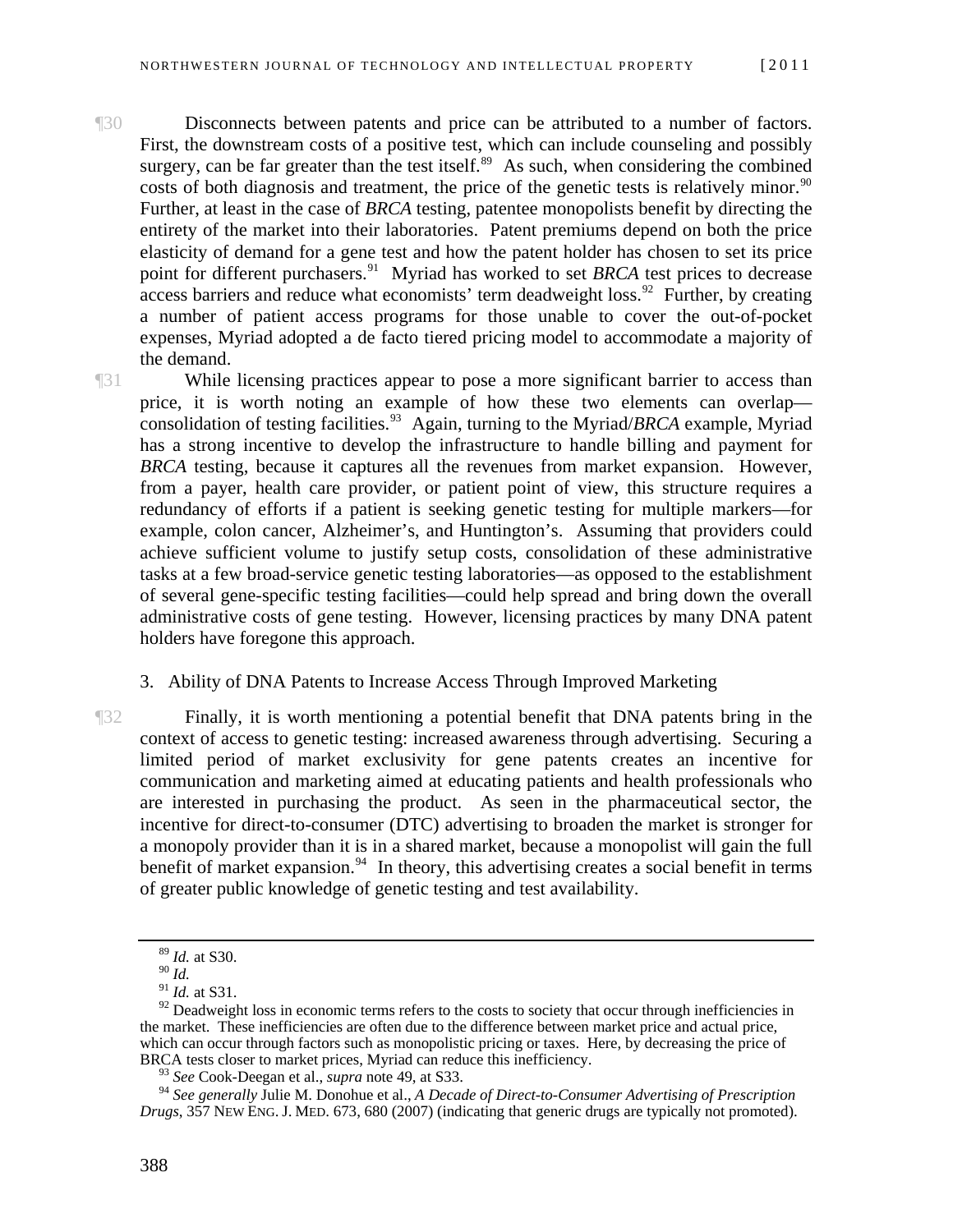**The Myriad launched several targeted DTC advertising campaigns to great effect.**<sup>[95](#page-14-0)</sup> In a study conducted by the Centers for Disease Control and Prevention, Myriad's advertising for *BRCA* testing increased the number of at-risk women who pursued genetic testing by close to 140%, yet there was no increase in the actual testing of low-risk women.<sup>96</sup> Further, the study found that anxiety associated with over-testing—an oft-cited downside of DTC advertising of genetic testing<sup>[97](#page-14-2)</sup>—showed little difference in the targeted marketing areas.<sup>[98](#page-14-3)</sup> This suggests that, at least in some contexts, patents may improve access through raising awareness among at-risk individuals.

#### IV. PATENTS AND INCENTIVES FOR INNOVATION IN GENETIC TESTING

- ¶34 Proponents of DNA patents maintain that, despite the negative effects cited in Part III.A and Part III.B, patents are required to incentivize innovation in personalized medicine.<sup>[99](#page-14-4)</sup> These arguments are often made through analogies to drug development patent incentives help secure commercial markets following development of a genetic test, discourage competition, attract investment, and draw creative minds to unmet social needs. $100$
- ¶35 However, the promise of market exclusivity is certainly not required in order to bring a product to market. One need only look to high-tech industries, such as generic drug manufacturing and software development, to observe that innovation can take place without a patent-created monopoly as an incentive. The past also provides many examples where innovation in biotechnology is not predicated on the promise of exclusivity—Jonas Salk, who in 1955 developed a vaccine for polio, endeared himself to the public by refusing to patent the vaccine.<sup>[101](#page-14-6)</sup> In the context of personalized medicine, genetic testing for cystic fibrosis serves as a further example. When Francis Collins and colleagues "first cloned the [cystic fibrosis-linked] *CFTR* gene, they worked to ensure broad licensing."[102](#page-14-7) Twenty years later, dozens of laboratories—both private and public—compete in *CFTR* testing on the basis of service, innovation, and quality.<sup>103</sup> While the steps of the drug development pathway mirror those of genetic test development, the costs, risks, and rewards of the two product development pathways differ significantly.

¶36 Principally, the question could perhaps be best phrased as: "Without DNA patents, would there be adequate incentive to innovate in the field of personalized medicine?" An immediate challenge arises in measuring innovation itself: at present, commonly agreedupon metrics for innovation are not available, and proxies—such as patents, products

<span id="page-14-0"></span><sup>95</sup> J. Jacobellis et al., *Genetic Testing for Breast and Ovarian Cancer Susceptibility: Evaluating Directto-Consumer Marketing—Atlanta, Denver, Raleigh-Durham, and Seattle, 2003*, 53 CENTERS FOR DISEASE

<span id="page-14-2"></span><span id="page-14-1"></span><sup>&</sup>lt;sup>96</sup> Cook-Deegan et al. et al., *supra* note 49, at S32.<br><sup>97</sup> See Timothy A. Caulfield & E. Richard Gold, *Genetic Testing, Ethical Concerns, and the Role of Patent Law*, 57 CLINICAL GENETICS 370, 371 (2000).<br><sup>98</sup> Cook-Deegan et al., *supra* note 49, at S32.

<span id="page-14-3"></span><sup>&</sup>lt;sup>99</sup> See, e.g., Brief for BayBio et al. as Amici Curiae Supporting Defendants, Ass'n for Molecular Pathology v. U.S. Patent & Trademark Office, 702 F. Supp. 2d 181 (S.D.N.Y. 2010) (No. 09 Civ. 4515).

<span id="page-14-8"></span><span id="page-14-7"></span><span id="page-14-6"></span><span id="page-14-5"></span><span id="page-14-4"></span><sup>&</sup>lt;sup>100</sup> See Id.<br>
<sup>101</sup> 60 Minutes: Patented Genes, supra note 40.<br>
<sup>102</sup> James P. Evans, *Putting Patients Before Patents*, 12 GENETICS MED. S3, S3 (2010).<br>
<sup>103</sup> 60 Minutes: Patented Genes, supra note 40.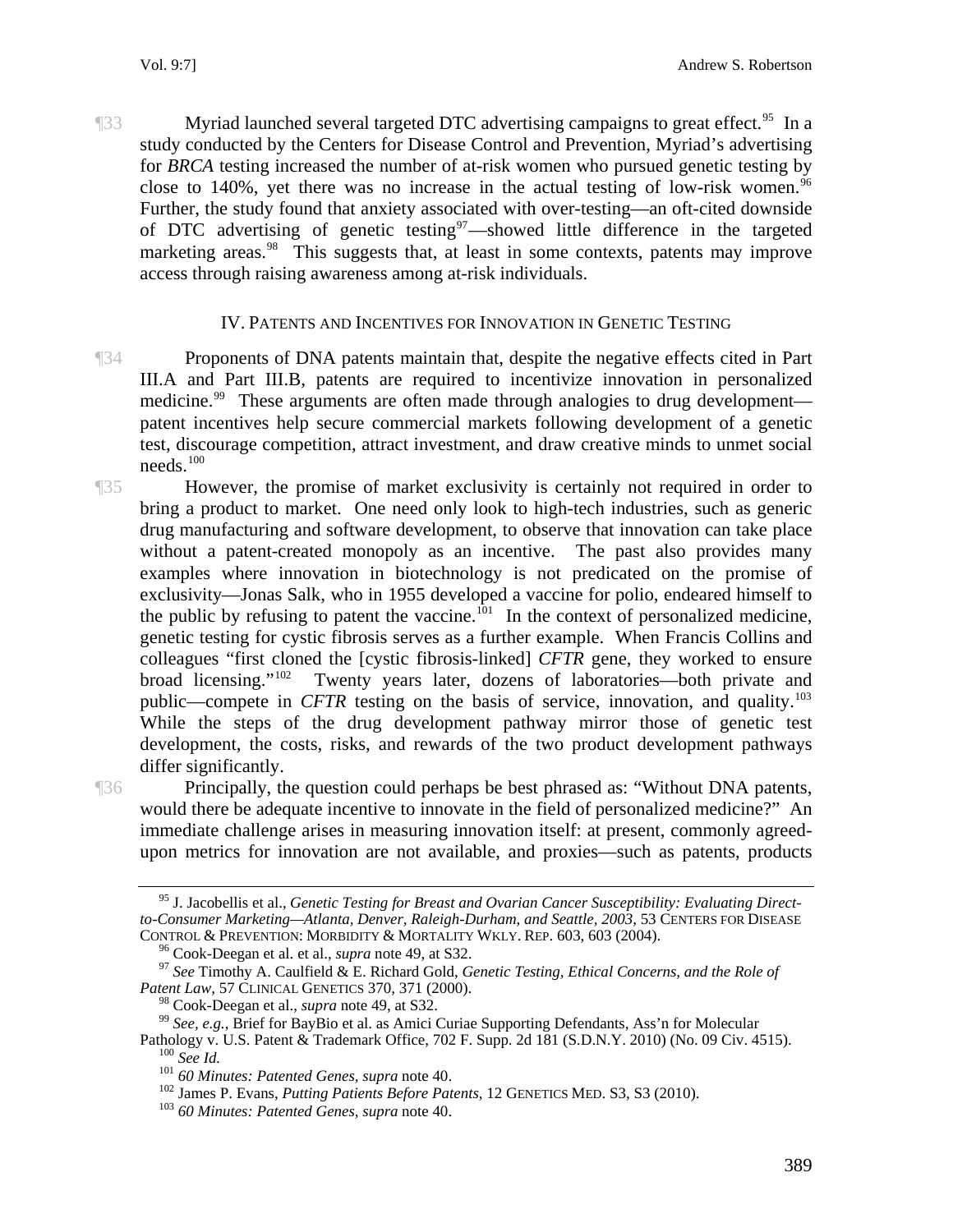brought to market, and R&D funding—are not each in themselves suitable.<sup>104</sup> For example, R&D costs are inherently difficult to quantify, since the process for discovery and development is often nonlinear. Establishing a fundamental understanding of scientific processes, biological pathways, or developing strategies for drug development is rarely a *de novo* process. Instead, it is the culmination of years of research from academic, government, and private sectors.

¶37 Without the availability of defined innovation metrics, the next best course of action is to consider innovation incentives as a function of two distinct variables: the cost of bringing a genetic test to market (costs) and the size of the market itself (rewards). The greater the ratio there is between "rewards" and "costs," the greater the incentive to innovate and bring a product to market. While this analysis may overlook additional incentives, including professional advancement and publication, it nonetheless is appropriate when considering the role of genetic testing in personalized medicine. This testing requires both knowledge and application—improving our scientific understanding of human genetics and applying this understanding in a healthcare setting.

#### *A. The Costs of Bringing a Genetic Test to Market are Significantly Less than Those of Drug Discovery and Development*

- ¶38 "Proponents of gene patents have tried to justify such patents by claiming that the arguments in favor of patenting drugs apply to patenting genes as well."[105](#page-15-0) Patenting drugs may be justified considering the heavy investment needed to shepherd a drug candidate through development to market.<sup>[106](#page-15-1)</sup> Drug development requires early capital to finance animal research and human clinical trials, as well as to obtain approval from the FDA. Likewise, the failure rate of drug candidates during the development phase is high and carries with it a significant cost of capital. These costs arguably require stronger guarantees for market exclusivity in order to recoup costs in the future. Patents, in turn, offer a tangible way of protecting the consumer market for their respective drugs, and they help to recoup the costs and risks undertaken by the drug developers.
- The first component of determining how the drug development analogy applies to DNA patenting—the cost of bringing a genetic test to market—can be further separated into two distinct costs: R&D and marketing approval. Comparisons with drug development demonstrate that, in both R&D and marketing approval, the costs associated with bringing a genetic test to market are significantly lower than with a similar process in drug development.
	- 1. Research and Development Costs of Genetic Tests Are Significantly Lower than Those in Drug Discovery
- ¶40 In the pharmaceutical industry, costs for early stage drug discovery are significant.<sup>[107](#page-15-2)</sup> Candidate drug discovery involves different stages, including basic exploratory biology on target identification and validation, assay development, lead

<span id="page-15-2"></span><span id="page-15-1"></span><span id="page-15-0"></span><sup>104</sup> *See* Keith Smith, *Measuring Innovation*, *in* THE OXFORD HANDBOOK OF INNOVATION 148, 148 (Jan Fagerberg et al. eds., 2005). 105 Andrews, *supra* note 6, at 77. 106 *See* DiMasi, *supra* note 12, at 151–52. 107 *Id.* at 152.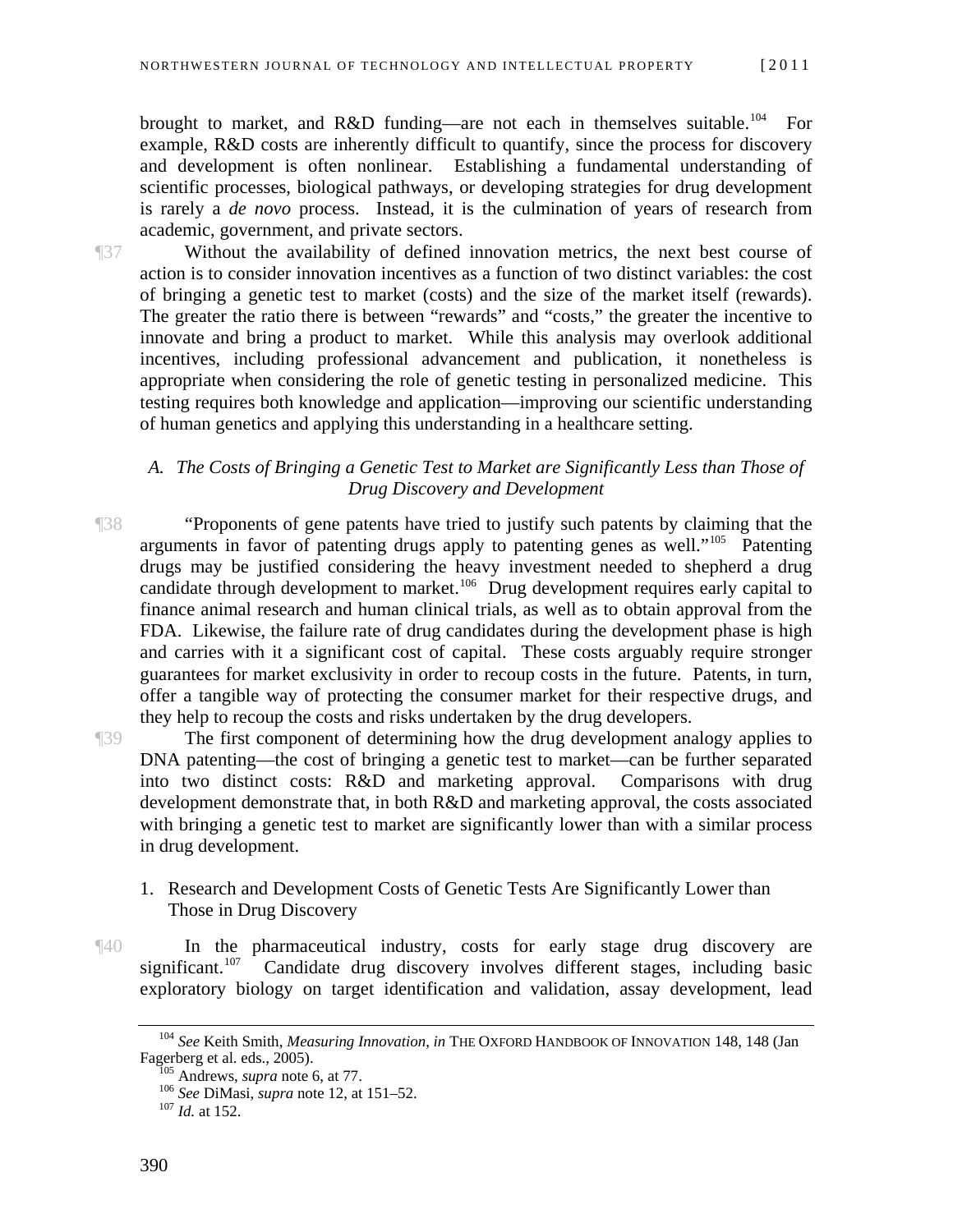identification (which usually requires access to high-throughput screening), medicinal chemistry and pharmaceutical lead optimization, and drug candidate selection.<sup>108</sup> Drug candidates fail to achieve FDA approval for a variety of reasons. Approximately 39% of failures are caused by biopharmaceutical issues, such as oral bioavailability and formulation problems, whereas toxicity constitutes about  $21\%$  of failures.<sup>109</sup> Another crucial factor is lack of efficacy, which is responsible for about 29% of failures.<sup>110</sup>

¶41 Early-stage drug discovery involves several phases that can vary depending on the disease, state of the science, and approach used.<sup>[111](#page-16-0)</sup> In general, however, this early discovery utilizes early stage research, which consists of target identification, hit generation, hit confirmation, and lead generation.<sup>[112](#page-16-1)</sup> Hit generation typically involves high-throughput screening of various chemical libraries for known targets of bioactivity against an identified target or biomarker.<sup>[113](#page-16-2)</sup> Following this, the hit confirmation phase is used to reevaluate the various leads and to perform additional research, such as dose response curves, functional assays, feasibility of synthesizing the compound, and binding assays, among others. These tests are performed over several weeks and are followed by the lead generation phase, the goal of which is to synthesize the lead compounds and structural homologues that show promise as drug candidates. The final price tag for this step in the drug development pipeline is estimated to be around \$335 million in capitalized costs per marketed drug, with less than 5% of compounds screened making it through to the preclinical/animal model phase. $114$ 

¶42 In contrast to early stage drug discovery, identification of disease-linked genes is remarkably cheaper. High-density genotyping arrays used by GWAs are probably most analogous to the early stages of drug discovery, because they permit genome-wide genotyping of hundreds of thousands of SNPs.<sup>[115](#page-16-4)</sup> These typically consist of developing a research cohort of individuals sharing a common illness or disease and studying their genome for statistically common SNPs that exist in higher frequency when compared to the control group. In the alternative, they involve monitoring a cohort whose genome profile is known for the development of a common disease. These GWAs are particularly suited to discovering previously unsuspected genes or pathways involved in a specific disease. The power of these hypothesis-free study designs in identifying the genetic factors of complex diseases is now well established.<sup>[116](#page-16-5)</sup>

¶43 While the cost of conducting GWAs can still be partially prohibitive for many academic research laboratories, the price is substantially less than that of drug discovery.

<sup>108</sup> *See* Robert G. Ridley, Plasmodium*: Drug Discovery and Development—An Industrial Perspective*, 87 EXPERIMENTAL PARASITOLOGY 293, 293–302 (1997). *See also* Simon A. Roberts, *Drug Metabolism and Pharmacokinetics in Drug Discovery*, 6 CURRENT OPINION IN DRUG DISCOVERY & DEV. 66, 66–68 (2003); Simon Frantz, *Screening the Right Candidate*, 2 NATURE REVS. DRUG DISCOVERY 331, 331 (2003).

<sup>&</sup>lt;sup>109</sup> *See Srini Venkatesh & Robert A. Lipper, Role of the Development Scientist in Compound Lead Selection and Optimization, 89 J. PHARMACEUTICAL SCI. 145, 147 (2000).* 

<span id="page-16-0"></span><sup>&</sup>lt;sup>110</sup> See Id.<br><sup>111</sup> See generally Konrad H. Bleicher et al., *Hit and Lead Generation: Beyond High-Throughput Screening*, 2 NATURE REVS. DRUG DISCOVERY 369 (2003).

<span id="page-16-5"></span><span id="page-16-4"></span><span id="page-16-3"></span><span id="page-16-2"></span><span id="page-16-1"></span><sup>&</sup>lt;sup>112</sup> *Id.* at 369–375.<br><sup>113</sup> *Id.* at 372–377.<br><sup>114</sup> DiMasi et al., *supra* note 12, at 161–166.<br><sup>115</sup> *See* Pearson & Manolio, *supra* note 19, at 1335.<br><sup>116</sup> Yohan Bossé et al., *Identification of Susceptibility Genes Genome-Wide Association Scans*, 125 HUM. GENETICS 305, 305–306 (2009).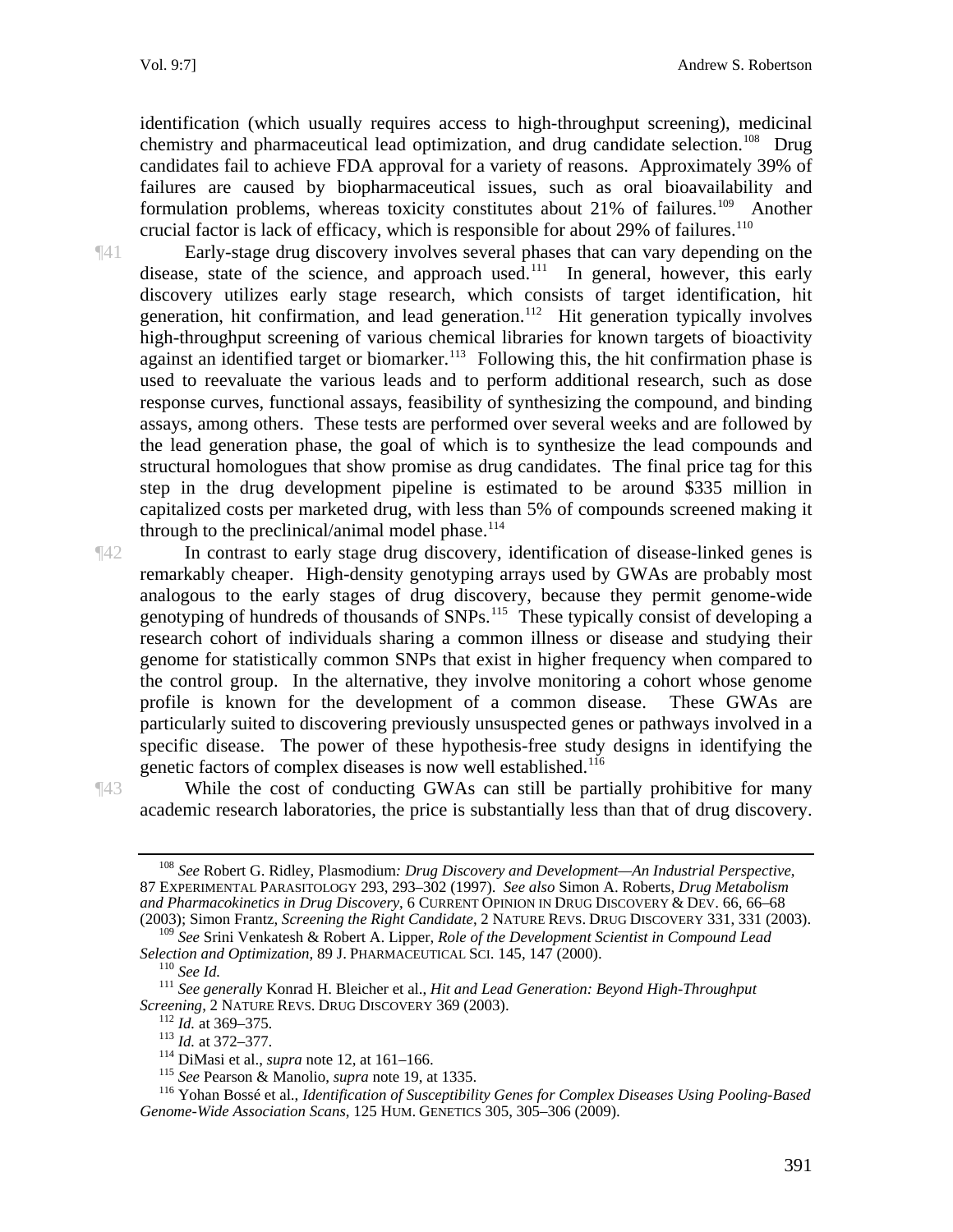Technological developments, such as next-generation DNA sequencing and high-density genotyping arrays, have led to the discovery of genetic risk-factors for many significant human diseases.<sup>117</sup> In 2000, a 2,000-person GWA covering ten million SNPs would carry a price tag of \$20 billion, or \$1.00 per SNP.<sup>118</sup> Compare this to 2007 estimates, when the price was  $$0.001$  per SNP.<sup>119</sup> As technology and techniques continue to advance, the price of early stage discovery in genetic testing will continue to plummet.

¶44 Further, genetic research studies very often result in information that can be used directly for diagnostic testing in patients and their family members. Once a gene-trait association has been established, genetic tests are more "designed" than "discovered" and are developed through established scientific principles.<sup>[120](#page-17-0)</sup> A sequencing-based test costs roughly  $$1,000$  per exon to develop.<sup>[121](#page-17-1)</sup> Given that the average gene has eight to ten exons (or coding regions), $122$  the cost of developing a laboratory-developed genetic test that utilizes even the more expensive full gene sequencing diagnostic approach (as opposed to the cheaper probe hybridization approach used to detect a single mutation)<sup>[123](#page-17-3)</sup> is on average between \$8,000 and \$10,000.

2. Costs Associated with Gaining Marketing Approval for Genetic Tests Are Lower than Drug Development Due to More Relaxed Government Regulation

¶45 As discussed in the above section, the costs for gene-based molecular diagnostics are likely to be less than those of drug development. However, proponents of DNA sequence patents might maintain that downstream costs for gaining FDA marketing approval for genetic tests could still pose significant barriers to test innovation and development. Within the field of drug development, FDA regulation is a critical concern underscoring the need for patents. The marketing of a new drug is prohibited unless that drug meets certain safety and efficacy standards.<sup>[124](#page-17-4)</sup> The process of demonstrating safety

<sup>117</sup> *See, e.g.,* Alan Herbert et al., *A Common Genetic Variant Is Associated with Adult and Childhood Obesity*, 312 SCI. 279 (2006) (describing a screening method to detect obesity-related genetic variants); Robert J. Klein et al., *Complement Factor H Polymorphism in Age-Related Macular Degeneration*, 308 SCI. 385 (2005) (describing a screening method to detect genetic variants associated with macular degeneration); John D. Rioux et al., *Genome-Wide Association Study Identifies New Susceptibility Loci for Crohn Disease and Implicates Autophagy in Disease Pathogenesis*, 39 NATURE GENETICS 596 (2007) (describing a screening method to detect genetic variants associated with Crohn's disease); Robert Sladek et al., *A Genome-Wide Association Study Identifies Novel Risk Loci for Type 2 Diabetes*, 445 NATURE 881 (2007) (describing a screening method to identify risk factors for Type 2 Diabetes); The Wellcome Trust Case Control Consortium, *Genome-Wide Association Study of 14,000 Cases of Seven Common Diseases* 

<sup>&</sup>lt;sup>118</sup> Emma Hitt, *Microarray Technologies: Bench to Bedside*, 24 SCI. 1101, 1105 (2007); TERI A. MANOLIO, UPDATE ON GENOME-WIDE ASSOCIATION STUDIES: WE LIVE IN INTERESTING TIMES, NAT'L. HUM. GENOME RES. INST. (2007), *available at* 

http://www.genome.gov/Pages/About/OD/ReportsPublications/GWASUpdateSlides-9-19-07.pdf.<br><sup>119</sup> Hitt, *supra* note 118, at 1105.

<span id="page-17-0"></span><sup>&</sup>lt;sup>120</sup> Kathryn A. Phillips et al., *Diagnostics and Biomarker Development: Priming the Pipeline*, 5 NATURE REVS. DRUG DISCOVERY 463, 464 (2006). See also NRC REPORT, *supra* note 3.

<span id="page-17-1"></span><sup>&</sup>lt;sup>121</sup> Soma Das et al., *Molecular Genetic Testing for Ultra Rare Diseases: Models for Translation from the Research Laboratory to the CLIA-Certified Diagnostic Laboratory*, 10 GENETICS MED. 332, 336

<span id="page-17-4"></span><span id="page-17-3"></span><span id="page-17-2"></span><sup>(2008). 122</sup> Meena Kishore Sakharkar et al., *Distribution of Exons and Introns in the Human Genome*, 4 IN

<sup>&</sup>lt;sup>123</sup> See generally NRC REPORT, *supra* note 3.<br><sup>124</sup> Federal Food, Drug, and Cosmetic Act, 21 U.S.C. §§ 201–704 (2006).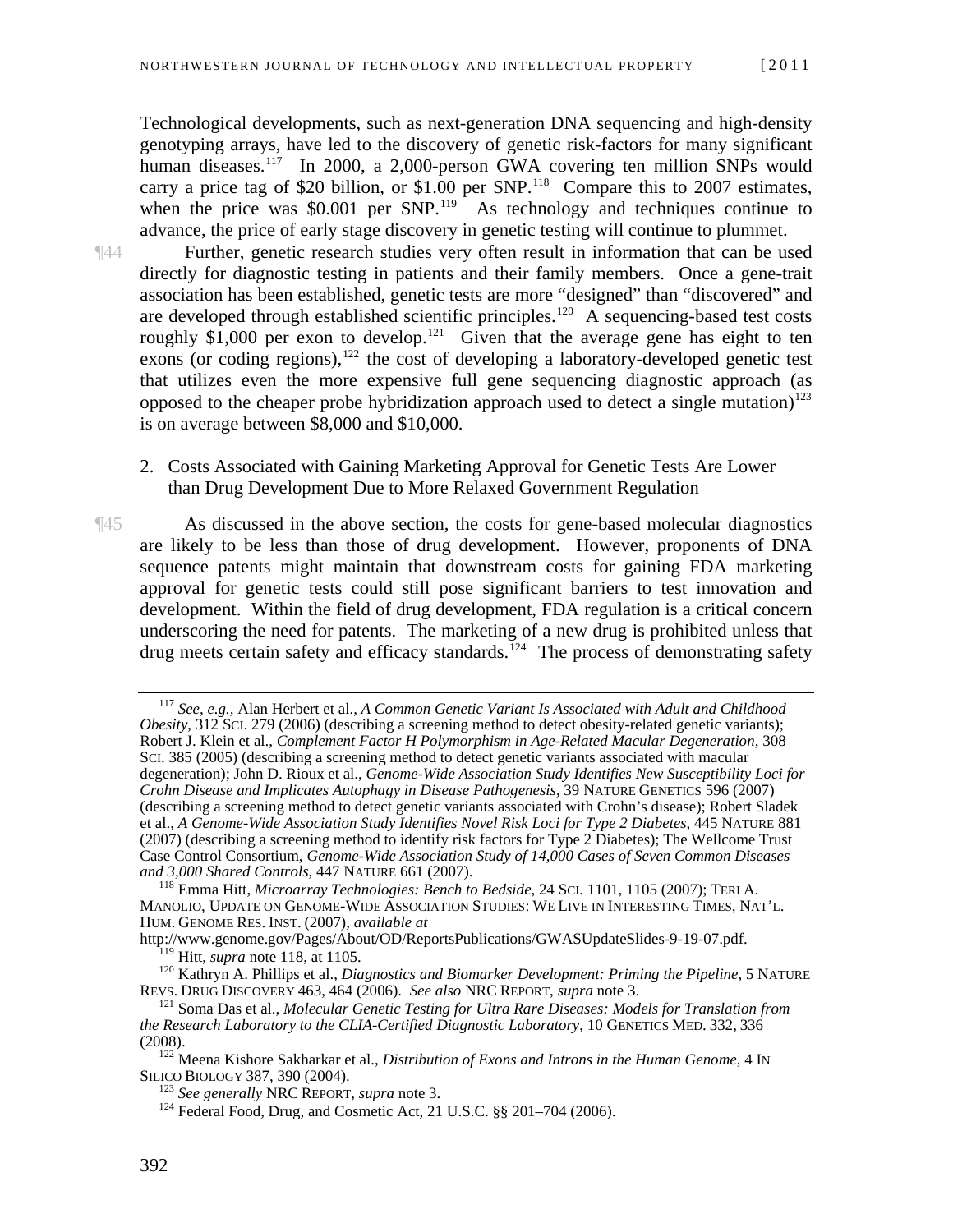and efficacy ordinarily requires manufacturers to conduct clinical investigations of drugs that have not been previously tested, and it can carry significant costs and consume several years.

¶46 The process of gaining marketing approval from the FDA is extensive and costly. Following lead development, the compound undergoes preclinical animal safety studies under good laboratory practice (GLP) conditions.<sup>[125](#page-18-0)</sup> At this stage, the pharmaceutical company would often file for an Investigational New Drug application, which is required to start clinical testing. If approved, the compound can undergo its first entry into humans through Phase I clinical trials designed to identify any immediate safety problems and a safe clinical dosage range.<sup>[126](#page-18-1)</sup> Those compounds that survive the Phase I trials proceed to Phase II, which involves well-controlled clinical investigations designed to determine the therapeutic effectiveness of the drug, typically consisting of several hundred participants who have the pertinent condition or disease.<sup>[127](#page-18-2)</sup> If the drug is considered sufficiently safe and effective following Phase II trials, it enters the pivotal Phase III trial. Phase III studies confirm the therapeutic effectiveness of the drug, provide more information on the drug's side effects, reveal whether it interacts with foods or other medications, and determine whether certain patient populations should avoid its use altogether.<sup>128</sup>

¶47 The journey from initial concept to a marketed drug is long and statistically more likely to end in failure than success.<sup>[129](#page-18-4)</sup> The average time for a drug to reach the market is around twelve to fifteen years,[130](#page-18-5) and only one in 5,000 compounds screened in earlystage discovery successfully makes it through to market, although both figures vary dramatically with disease area. Most failures occur at the early or preclinical stage, and only 20% of compounds that enter human trials are ever successfully approved. The estimated costs of clinical trials average \$467 million, bringing the total cost of drug development (R&D plus clinical approval) to approximately \$802 million (in 2000 dollars).<sup>[131](#page-18-6)</sup>

¶48 In contrast, governmental regulation of genetic tests is much less defined than governmental regulation of drug approval.<sup>[132](#page-18-7)</sup> At present, genetic tests are used in one of two separate forms: *in vitro* diagnostic devices (IVDs) or laboratory developed tests (LDTs)[.133](#page-18-8) FDA regulation of genetic tests varies significantly depending on the manner in which these tests are produced and sold.

<span id="page-18-0"></span><sup>&</sup>lt;sup>125</sup> *See* Kendy L. Keatley, *A Comparison of the U.S. EPA FIFRA GLP Standards with the U.S. FDA GLP Standards for Nonclinical Laboratory Studies, 7 QUALITY ASSURANCE 147, 147 (1999).* 

<sup>&</sup>lt;sup>126</sup> Richard J. Findlay, *Originator Drug Development*, 54 FOOD & DRUG L.J. 227, 227–228 (1999).<br><sup>127</sup> *See* 21 C.F.R. § 312.21(a)–(b) (2010).<br><sup>128</sup> John Patrick Dillman, Note, *Prescription Drug Approval and Terminal Di* 

<span id="page-18-3"></span><span id="page-18-2"></span><span id="page-18-1"></span>*Require Desperate Measures*, 44 VAND. L. REV. 925, 929 (1991).<br><sup>129</sup> *See generally DiMasi, supra note 12*.

<span id="page-18-6"></span><span id="page-18-5"></span><span id="page-18-4"></span><sup>130</sup> *Id.* at 167.<br><sup>131</sup> *Id.* at 151.<br><sup>131</sup> Andrew S. Robertson, *Taking Responsibility: Regulations and Protections in Direct-to-Consumer Genetic Testing, 24 BERKELEY TECH. L.J. 213, 221–225 (2009).* 

<span id="page-18-8"></span><span id="page-18-7"></span><sup>&</sup>lt;sup>133</sup> Id. at 223; GENETICS & PUB. POL'Y CTR., FDA REGULATION OF GENETIC TESTS 1 (2006) (discussing how IVDs are defined as "reagents, instruments, and systems intended for use in the diagnosis of disease or other conditions, including a determination of the state of health, in order to cure, mitigate, treat, or prevent disease or its sequelae.").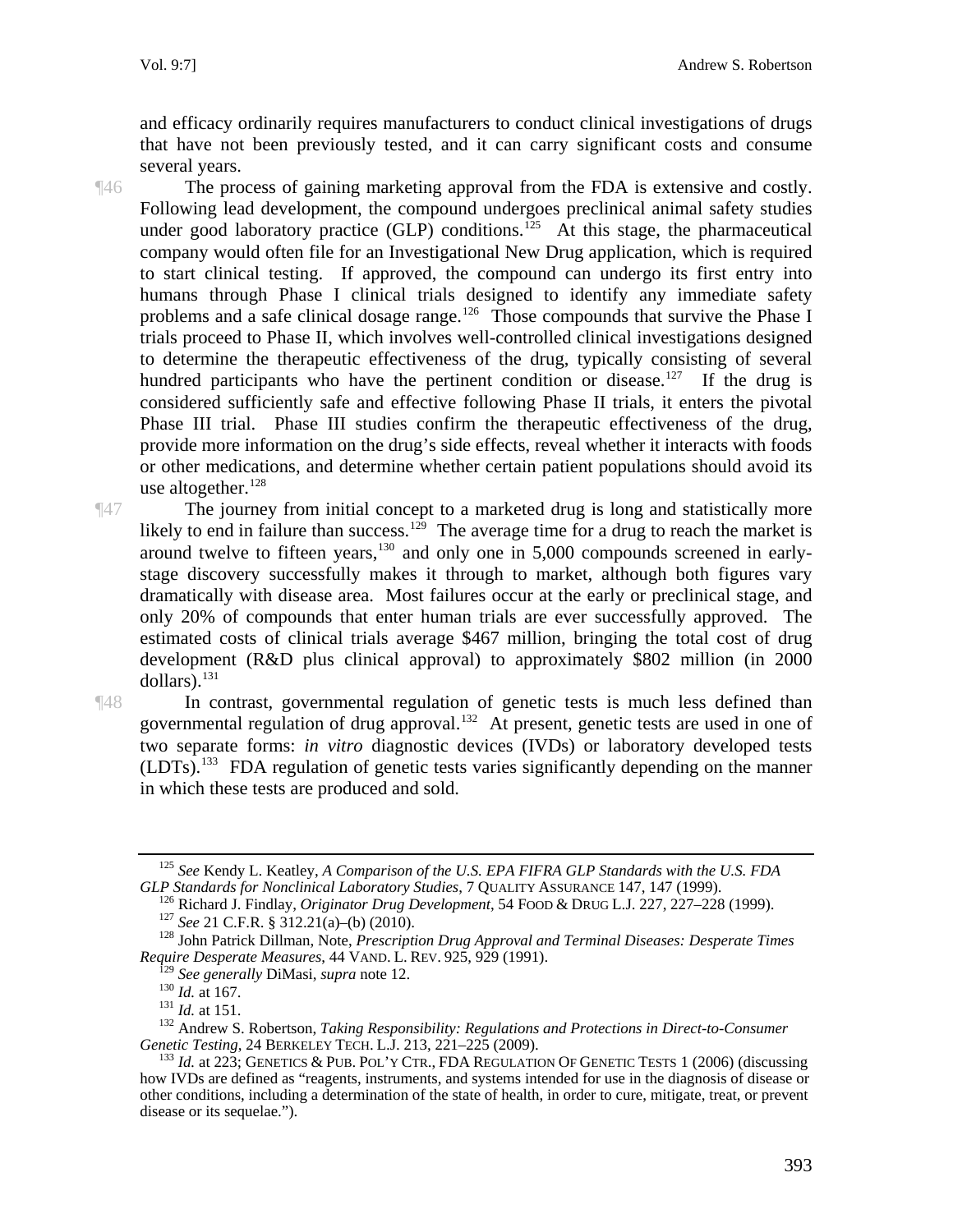- ¶49 The FDA is responsible for regulating tests sold as IVDs, defined as "reagents, instruments, and systems intended for use in the diagnosis of disease or other conditions . . . . . . . . . . . . . This definition includes tests manufactured by one company and then sold as a single-unit kit to a laboratory for genetic testing. Such kits must undergo successful premarket review before they may be commercially distributed. In order to receive FDA authorization to sell the kits, companies must submit information to the FDA demonstrating that the test is safe and effective.<sup>[135](#page-19-1)</sup>
- 

¶50 The FDA's review of IVD test kits, like other products the agency regulates, is limited to the manufacturer's "intended use," as evidenced by the claims that the manufacturer makes about the product in labeling.<sup>[136](#page-19-2)</sup> A manufacturer may not promote a test kit for an "off-label" use, such as one not approved by the FDA. However, it is important that the FDA does not regulate claims made by laboratories using FDAregulated test kits that go beyond the approved labeling. The FDA has, to date, reviewed fewer than twenty genetic test kits. $137$  These include tests for mutations causing the blood clotting disorders Factor II and Factor V, some of the mutations that cause cystic fibrosis, two genes within the cytochrome *P450* family of enzymes, which are involved in drug metabolism, and variants in the *UGT1A1* gene, which are also involved in metabolism of certain drugs.

¶51 Most genetic tests available today are not marketed as complete FDA-approved IVD test kits, but they are instead derived or assembled within the clinical laboratories themselves.<sup>[138](#page-19-4)</sup> These LDTs, or home brews, fall outside of FDA regulatory authority.<sup>139</sup> Clinical and research laboratories often develop and prepare their own tests that are intended to diagnose various medical conditions, using ingredients that they frequently purchase from biological or chemical suppliers. The "active ingredients" of a test refer to the marketed ingredients and materials composed of chemicals or antibodies, which are useful only in testing for one specific disease or condition. In laboratory terms, the chemical for which one conducts an analysis is called the analyte. Therefore, these active ingredients are referred to as analyte specific reagents (ASRs). Marketing of ASRs is permitted, however, and is outside the regulatory purview of the FDA.

¶52 Myriad's *BRCA* genetic tests are considered LDTs, along with a wide variety of tests used in the diagnosis of infectious diseases, cancer, genetic conditions, and various other conditions. These tests are developed in-house and are not actively regulated by the FDA. Thus, the ingredients used in the tests are generally not produced under FDAassured manufacturing quality control. Because of this regulatory exception, genetic testing services using home brewed tests can be marketed directly to both the medical

<sup>&</sup>lt;sup>134</sup> 21 C.F.R. § 809.3 (1980).<br><sup>135</sup> *How Drugs are Developed and Approved*, U.S. FDA,

<span id="page-19-1"></span><span id="page-19-0"></span>http://www.fda.gov/drugs/developmentapprovalprocess/howdrugsaredevelopedandapproved/default.htm

<span id="page-19-3"></span><span id="page-19-2"></span><sup>&</sup>lt;sup>136</sup> 21 U.S.C. § 352(f) (2006).<br><sup>137</sup> For a current list of clinically used genetic tests, *see* GENETESTS, NAT'L. CTR. FOR BIOTECHNOLOGY<br>INFO., http://www.ncbi.nlm.nih.gov/sites/GeneTests (last visited Mar. 16, 2011).

<sup>&</sup>lt;sup>138</sup> See Diagnostics Kits/USA Regulations Review, COMMONS BASED RESEARCH,

<span id="page-19-5"></span><span id="page-19-4"></span>http://cyber.law.harvard.edu/commonsbasedresearch/Diagnostic\_Kits/USA\_Regualtion\_Review (last visited April 12, 2011).

<sup>139</sup> Robertson, *supra* note 132, at 221–22.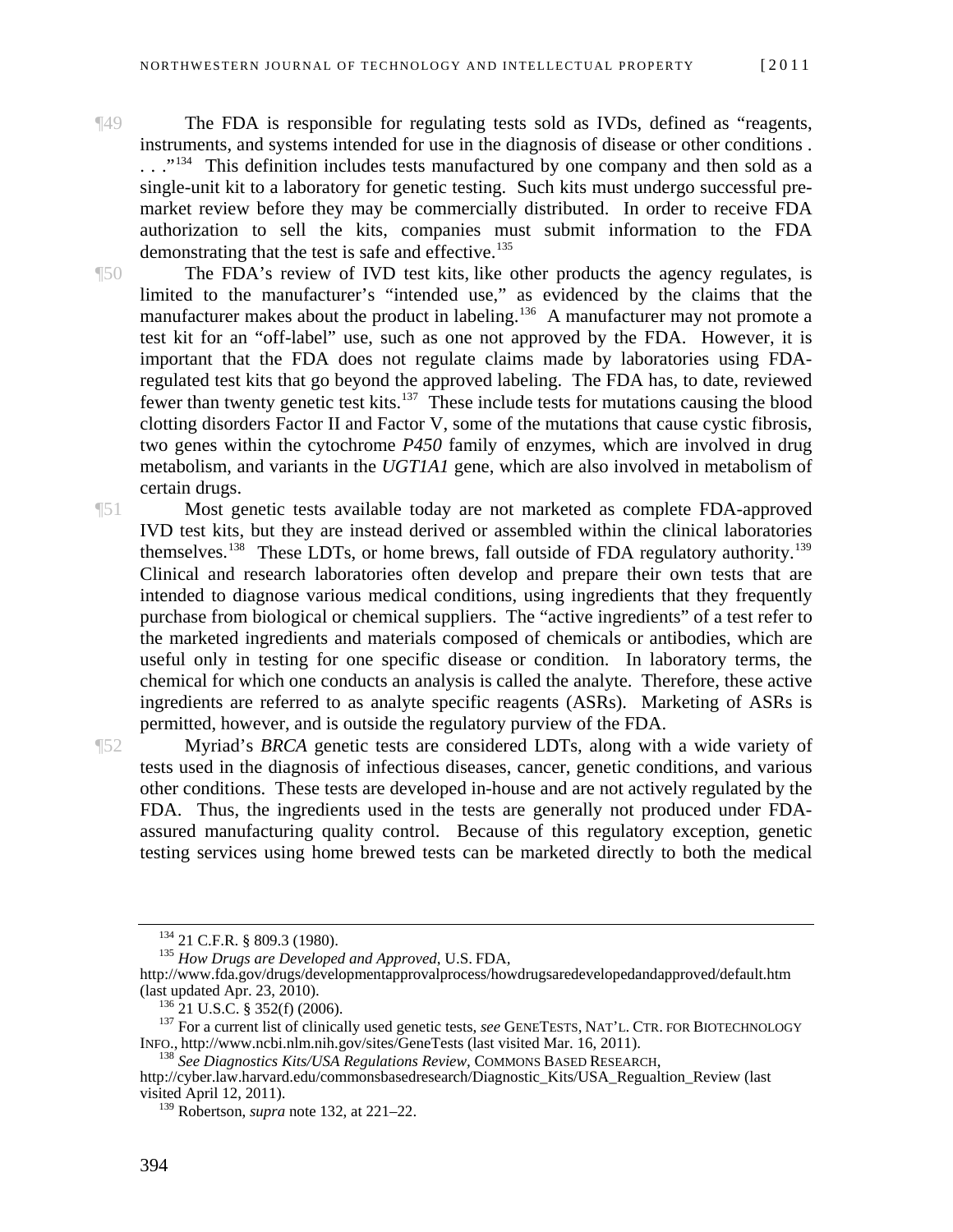community and the public without FDA regulation or oversight.<sup>140</sup> As a result, costs of market entry for genetic tests are significantly lower than those associated with drug development.

#### *B. Rewards for Genetic Test Development Are Partially Secured by Government Sponsorship*

¶53 In addition to the significantly lower cost of genetic test development relative to drug development, it is important to recognize two additional incentives that contribute to innovation: governmental contribution to initial R&D and governmental interest in promoting personalized medicine in clinical healthcare.

¶54 Regarding basic research, a large portion of the information required for early discovery in gene-based molecular diagnostics is heavily sponsored by government and philanthropic funding. The publicly funded International HapMap Project, for example, produced a resource with 3.9 million SNPs entered for each of the samples, and the results are publicly available.<sup>[141](#page-20-0)</sup> The information from the HapMap has already led to multiple genetic tests, including the identification of genes for age-related macular degeneration and autism.<sup>[142](#page-20-1)</sup> Likewise, large GWAs conducted by organizations, such as the Coriell Institute and Kaiser Permanente, have received near-full funding from public sources, and they should produce a significant foundation of information regarding genotype/phenotype associations.<sup>[143](#page-20-2)</sup> These studies will provide countless hits that will, in turn, be developed into gene-based molecular diagnostics.

¶55 Market entry into clinical healthcare, likewise, is starting to gather significant government support without the aid of patents. As discussed in Part III(B)(2), patient use of genetic testing is heavily reliant on adoption by third-party payers, as only one-fifth of out-of-pocket payers who would benefit from genetic testing are likely to pursue testing. The decision to reimburse for genetic testing rests heavily on the predicted utility in a clinical setting, including its ability to affect clinical outcomes and promote informed decision-making. However, clinical utility in itself is difficult to measure.

¶56 Here, again, the U.S. government is showing signs of significant support. The potential savings to healthcare following the widespread adoption of genetic testing has prompted U.S. policies that not only provide Medicare coverage of genetic tests where utility is already demonstrated, but also cover the costs of genetic tests where clinical utility is *only suspected*. For this, we turn to the example of genetic tests used to determine the dosage level of warfarin.

<span id="page-20-0"></span>

 $\frac{157}{157}$  The anticoagulant medication warfarin is used to prevent and treat blood clots.<sup>144</sup> Approximately two million people start taking warfarin each year; physicians commonly

<sup>&</sup>lt;sup>140</sup> *Id. Id. See also* Int'l HapMap Consortium, *A Haplotype Map*, *supra* note 18; Int'l HapMap Consortium, *A Second Generation Human Haplotype Map of Over 3.1 Million SNPs*, 449 NATURE 851, 851 (2007).

<span id="page-20-1"></span><sup>&</sup>lt;sup>142</sup> Coriell Awarded \$3.1 Million for Next Phase of the HapMap Project, GENETIC ENGINEERING & BIOTECHNOLOGY NEWS (Dec. 12, 2006), http://www.genengnews.com/gen-news-highlights/coriell-awarded-3-1m-for-next-phase-of-the-hapmap-project/10146726.

<span id="page-20-2"></span><sup>&</sup>lt;sup>143</sup> See Int'l HapMap Consortium, *A Haplotype Map, supra* note 18; Int'l HapMap Consortium, *A Second Generation Human Haplotype Map, supra* note 141.

<span id="page-20-3"></span><sup>&</sup>lt;sup>144</sup> See generally Daniel S. Budnitz et al., *National Surveillance of Emergency Department Visits for Outpatient Adverse Drug Events*, 296 JAMA 1858 (2006). The cases that are seen in emergency departments represent a subset of total adverse drug events, but the precise fraction they represent is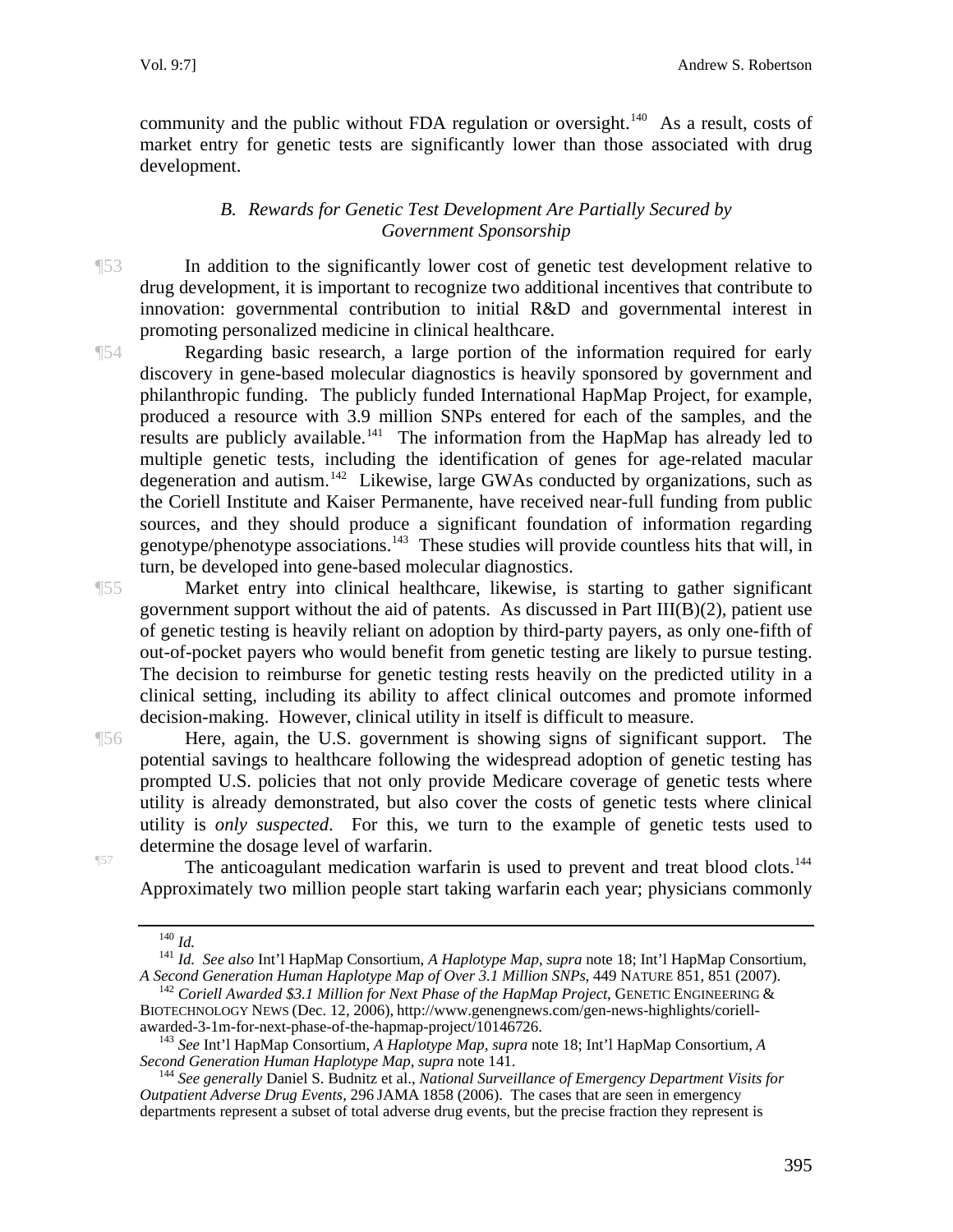prescribe it for patients with a history of atrial fibrillation, recurrent stroke, deep vein thrombosis, or pulmonary embolism, as well as for patients who have had heart valve replacements.<sup>145</sup> A major challenge in treating patients with warfarin is that the optimal dose varies greatly from person to person. If the dose taken is too high, users are subject to an increased risk of serious bleeding. On the other hand, if the dose is too low, users are subject to an increased risk of stroke. Indeed, warfarin is the second most common drug—after insulin—among those implicated in emergency room visits for adverse drug events, causing an average of more than 43,000 cases per year in 2004 and 2005.<sup>146</sup>

¶58 In 2008, the FDA approved a genetic test that can help physicians prevent adverse responses to warfarin.<sup>[147](#page-21-0)</sup> The test, which costs up to \$500, could potentially lead to other healthcare savings by leveraging personalized medicine to reduce the number of problems that result from improper dosing. A report published by the American Enterprise Institute–Brookings Joint Center (AEI-Brookings) (with input from the FDA) reached some very impressive conclusions. Specifically, the report concluded:

> We estimate that formally integrating genetic testing into routine warfarin therapy could allow American warfarin users to avoid 85,000 serious bleeding events and 17,000 strokes annually. We estimate the reduced health care spending from integrating genetic testing into warfarin therapy to be \$1.1 billion annually, with a range of about  $$100$  million to  $$2$  billion.<sup>[148](#page-21-1)</sup>

Interestingly, the Centers for Medicare and Medicaid Services (CMS) disagreed with the AEI–Brookings report, stating, "[A]vailable evidence does not demonstrate that pharmacogenomic testing to predict warfarin responsiveness improves health outcomes in Medicare beneficiaries."<sup>[149](#page-21-2)</sup> Regardless, the significant potential healthcare savings associated with genetic tests for warfarin dosing prompted CMS to take an unprecedented track. While CMS would not directly reimburse for warfarin genetic tests, they did decide to pursue a strategy known as "coverage with evidence development," authorized

uncertain. An estimate of total adverse drug events would include those occurring among hospital and nursing home inpatients, those treated in clinics, offices, and homes, and those not treated—in addition to those treated in emergency departments. 145 Andrew McWilliam et al., *Health Care Savings from Personalizing Medicine Using Genetic Testing:* 

*The Case of Warfarin* 1, 2 (AEI-Brookings Joint Ctr. for Regulatory Studies, Working Paper No. 06-23,

<span id="page-21-0"></span><sup>&</sup>lt;sup>2146</sup> *Id.*<br><sup>146</sup> *Id.* Cenetic tests for warfarin sensitivity are comprised of two separate genetic analyses coupled with a linkage algorithm. The test that can estimate a patient's sensitivity to warfarin is referred to as the *VKORC1* (vitamin K epoxide reductase) test. *VKORC1* is the gene that codes for the enzyme that is the site of action where warfarin exerts its effect. Genetic testing can indicate whether the patient may be more sensitive or less sensitive to warfarin than "average." The test that can estimate a patient's rate of warfarin metabolism is referred to as the *2C9* or *CYP2C9* test. *CYP2C9* refers to the particular liver enzyme that is primarily responsible for metabolizing (breaking down) the most active component of warfarin. *See* Henry I. Bussey et. al, *Genetic Testing for Warfarin (Coumadin) Dosing? - Not Yet Ready for Prime Time, CLOTCARE* ONLINE RESOURCE (July 2007), http://www.clotcare.com/clotcare/wararingenetictesting.aspx. 148 McWilliam, *supra* note 145, at Executive Summary.

<span id="page-21-2"></span><span id="page-21-1"></span><sup>149</sup> *Proposed Decision Memo for Pharmacogenomic Testing for Warfarin Response (CAG-00400N)*, CENTERS FOR MEDICARE & MEDICAID SERVICES (May 4, 2009) [hereinafter *Proposed Decision Memo*], *available at* http://www.cms.gov/medicare-coverage-database/details/nca-proposed-decisionmemo.aspx?NCAId=224&ver=15.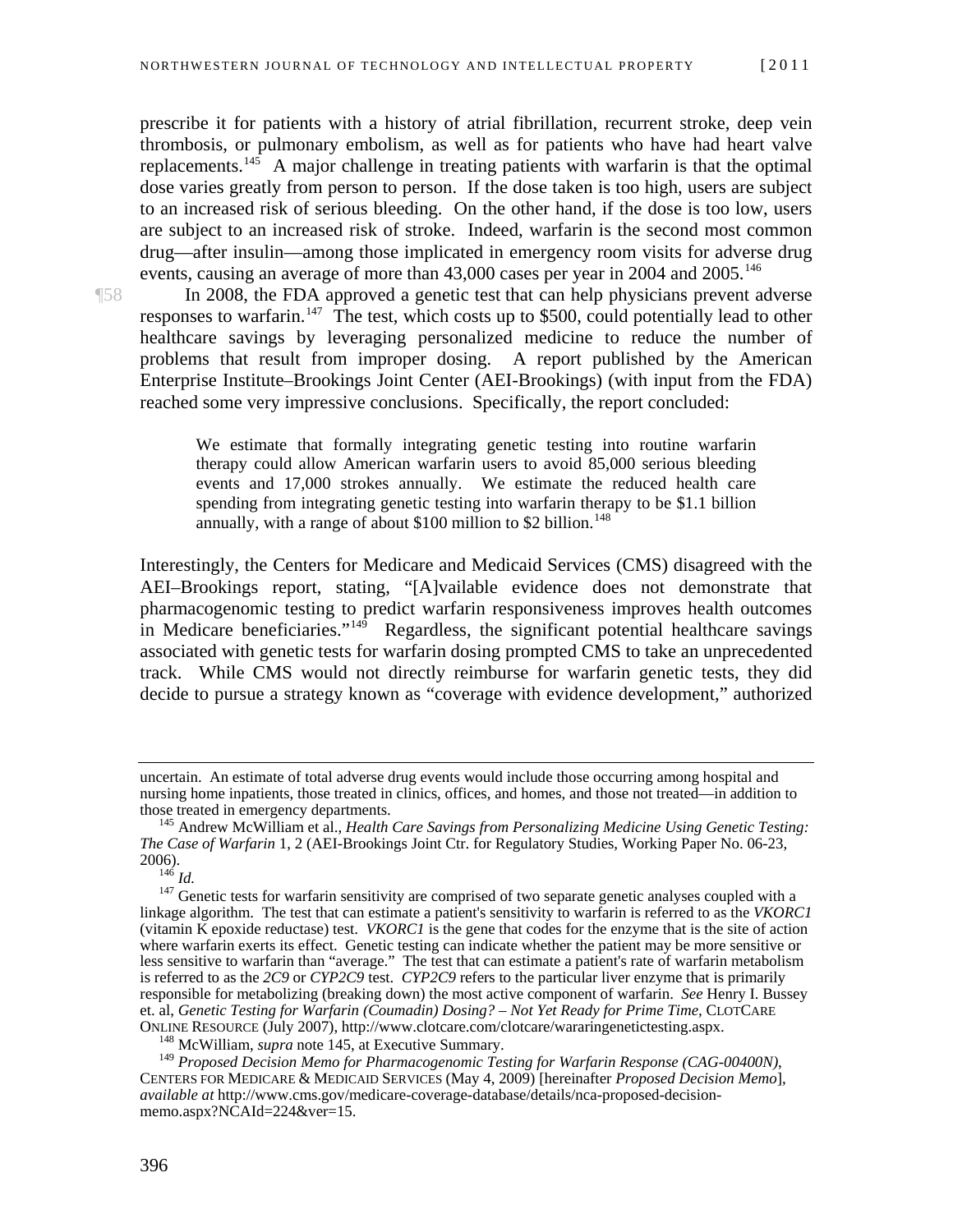under the Social Security Act.<sup>150</sup> This strategy allows CMS to cover the cost of genetic tests for warfarin responsiveness if they are a part of a "prospective, randomized, controlled clinical study."151 In short, instead of requiring that clinical utility of genetic tests be provided prior to coverage, CMS will cover the costs of clinical genetic testing as a means to demonstrate its clinical utility.

¶59 While this situation is the first of its kind in genetic testing, it illustrates two important points. First, the potential value that personalized medicine holds in improving cost-effectiveness of medical care is significant. In the case of warfarin dosing, genetic tests can reduce the number of adverse events that lead to serious bleeding incidents, heart stroke, and increased hospital visits.

- ¶60 Second, relevant to reward incentives in genetic test innovation, this example demonstrates that the government recognizes the potential clinical utility of genetic testing and is willing to sponsor clinical studies to that effect. Applying the coverage with evidence development strategy to FDA-approved and home-brewed genetic testing represents a significant investment by the U.S. government to fully explore the costsaving potential of genetic testing. Similar provisions are present in subsequent legislation, including the Genomics and Personalized Medicine Act of  $2007$ ,<sup>[152](#page-22-0)</sup> introduced by then-Senator Barack Obama, and the recent healthcare legislation.<sup>[153](#page-22-1)</sup>
- ¶61 Government confidence in personalized medicine represents—at least for the shortterm—a decreased market risk for genetic testing. Potential market size and security represent a key reward incentive in commercial innovation. Patents serve as a mechanism to artificially decrease market risk by reducing competition. However, government sponsorship of the genetic testing market can also serve to reduce this risk and can help investors better predict market size, reliability, and duration with greater accuracy. As such, in terms of incentive mechanisms, government investment in genetic tests can function analogous to patents.

#### V. SUMMARY AND DISCUSSION

¶62 The debate over DNA patents has intensified following the federal court ruling in *AMP v. USPTO*.<sup>[154](#page-22-2)</sup> DNA patents have the potential to pose significant barriers to gene test innovation as well as access to gene tests in the clinical setting.<sup>[155](#page-22-3)</sup> In terms of  $R&D$ , DNA patents force researchers to choose amongst ceasing research activities on a patented DNA sequence, licensing the rights to research the gene from the patent holder, or ignoring the gene's patent status and risk legal liability. While the predominant choice among academic researchers is unclear, each of these choices would only hamper their research efforts.

<span id="page-22-0"></span>

¶63 In terms of clinical access to genetic tests, patents have the potential to create barriers due to limited availability of genetic tests and price distortions caused by market

<span id="page-22-1"></span><sup>&</sup>lt;sup>150</sup> *Id.*; 42 U.S.C. §§ 1320b-12, 1862 (2006).<br><sup>151</sup> *Proposed Decision Memo, supra* note 149.<br><sup>152</sup> S. 976, 110th Cong. (2007).<br><sup>153</sup> *See* Ewen Callaway, *US Healthcare Bill Gets Personal*, NEW SCIENTIST (Mar. 24, 201 PM), http://www.newscientist.com/article/dn18698-us-healthcare-bill-gets-personal.html. *See also* Patient Protection and Affordable Care Act of 2009, Pub. L. No. 111-148, 124 Stat. 119 (2010). 154 *See supra* Part II(C). 155 *See supra* Part III(A), III(B).

<span id="page-22-3"></span><span id="page-22-2"></span>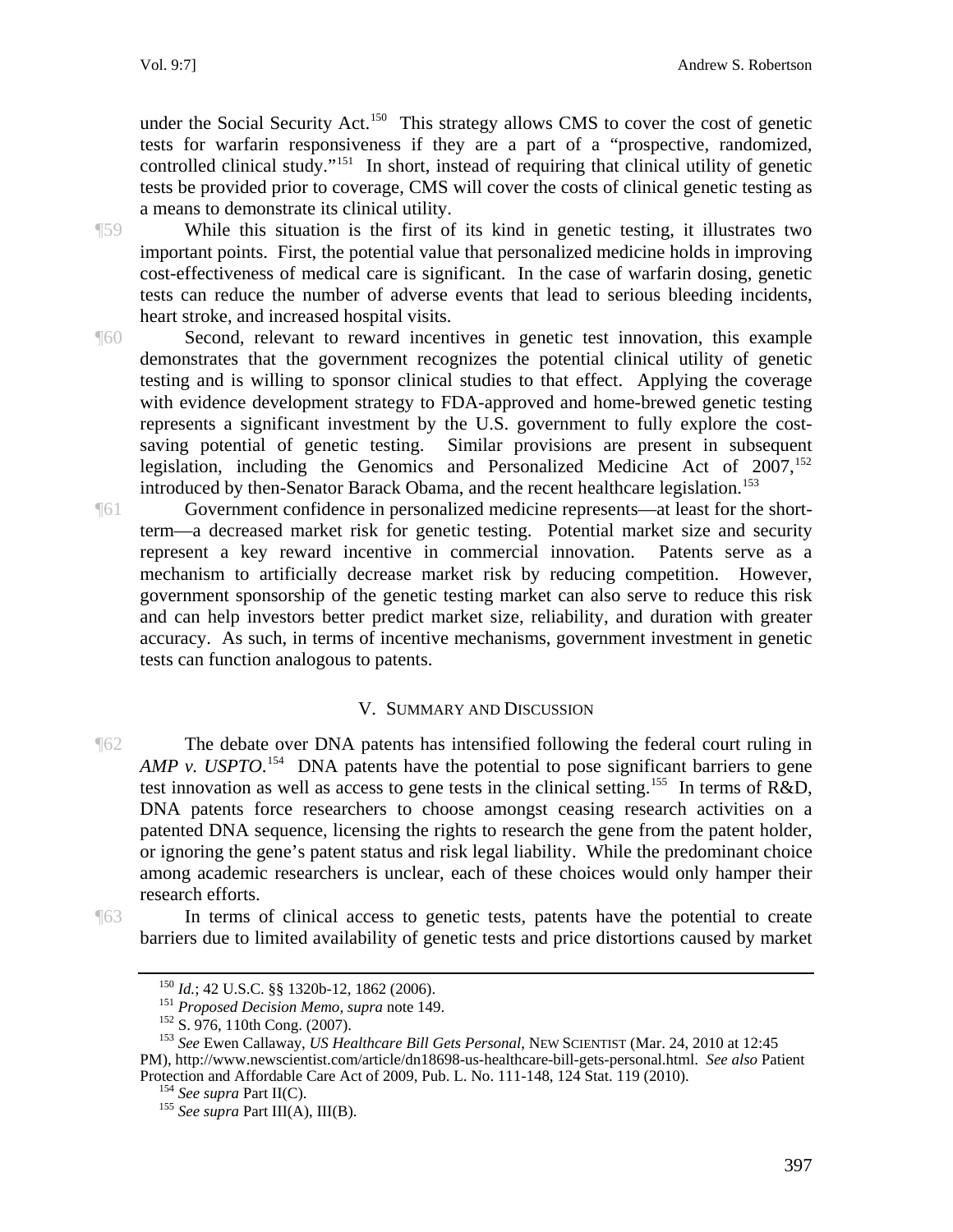exclusivity.<sup>156</sup> Case studies demonstrate that the limited availability of genetic tests, caused primarily by exclusive licensing practices, can prevent patients and healthcare providers from obtaining top quality genetic tests and second-opinion testing. Price barriers due to patents, however, are not as evident in genetic tests; indeed, tests in both competitive and non-competitive markets are priced similarly.<sup>157</sup> Nonetheless, it is clear that patients have greater access to genetic tests within competitive markets.

¶64 With respect to the requirement of patents for innovation, many proponents of DNA patenting cite drug development as a proper analogy.<sup>[158](#page-23-0)</sup> Patenting of drugs is arguably justified because of the heavy investment needed to shepherd a drug candidate through development to market. For drug development, early capital is required to finance animal research and human clinical trials and also to obtain FDA approval. Likewise, the failure rate of drug candidates in the development pipeline is high, and carries with it a significant capital cost. Recouping these costs requires stronger guarantees for market exclusivity. Patents, in turn, offer a tangible way of protecting the consumer market for their respective drugs, while helping recoup the costs and risks undertaken by the drug developers.

¶65 But research and marketing efforts for gene-based diagnostic tests do not require the same investment or carry the same risks as drug development.<sup>[159](#page-23-1)</sup> First, in terms of costs, R&D is heavily funded by government and public sponsorship, including international collaborations like the Human Genome Project and the HapMap Project. Simultaneously, the costs of research in genetic testing are decreasing rapidly as technology advances. In addition, approval to market genetic tests can be obtained without the expensive clinical trials associated with drug approval. Safety and efficacy can be demonstrated through much smaller trials, and the scientific standard for statistically significant gene-disease correlations has yet to be established. These more relaxed approval standards should significantly decrease the price of clinical trials for genetic testing, estimated to constitute approximately half of the \$802 million price tag, or \$454 million in the drug development context.

¶66 Further, the costs of clinical testing can be avoided altogether as genetic tests can still be used in a clinical setting without FDA approval.<sup>[160](#page-23-2)</sup> As discussed, there are multiple market points-of-entry for genetic tests, either through FDA-approved "test kits" or through the selling of ASR reagents to be used in home-brewed genetic tests. Unlike drug development, the fundamental technologies required for genetic testing are typically designed rather than discovered, and can undergo continuous modifications throughout the product life cycle, even after market entry. In some cases, such as the discovery of the hemochromatosis gene, discovery of a genetic marker for a particular disease has been applied to the clinical setting almost immediately following publication.<sup>[161](#page-23-3)</sup> As such, the risk that a disease-linked gene will not make it to market is much lower than that of a drug candidate.

<span id="page-23-0"></span>

<sup>156</sup> *See supra* Part III(A). 157 *See supra* Part III(B). 158 *See supra* Part IV.

<span id="page-23-3"></span>

<span id="page-23-2"></span><span id="page-23-1"></span><sup>&</sup>lt;sup>160</sup> *See supra* Part IV(A).<br><sup>161</sup> *See* Andrews, *supra* note 6, at 77. *See also* Merz, *supra* note 56, at 577–79.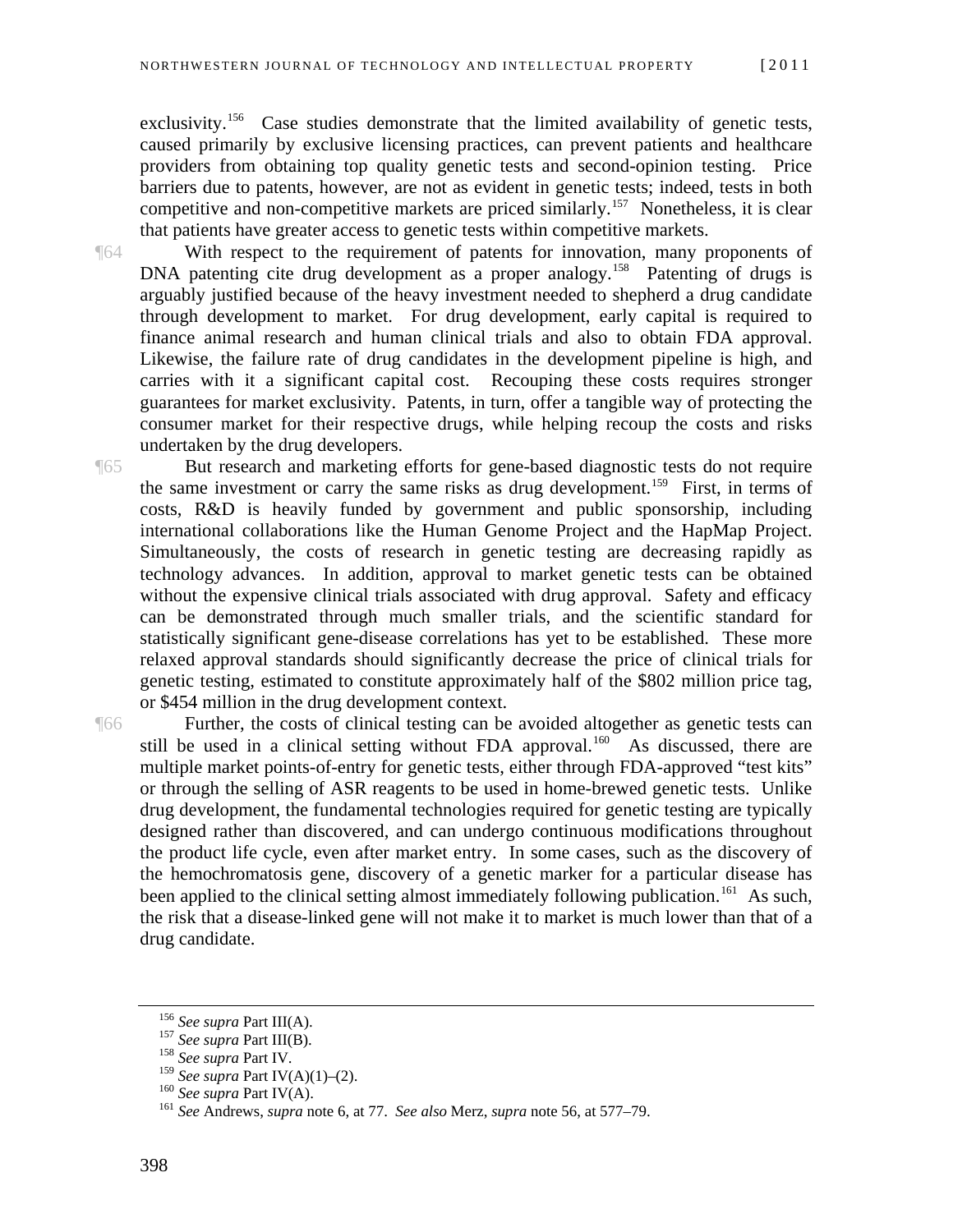¶67 Finally, the U.S. government has shown significant interest in developing the personalized medicine market, thereby decreasing the risks associated with market rewards for genetic test development.<sup>[162](#page-24-0)</sup> The use of coverage with evidence development in warfarin gene testing demonstrates how CMS is willing to pay for genetic tests even before clinical utility has been proven. While these actions may not become commonplace, they do underscore the U.S. government's commitment to fostering the growth of the genetic testing market.

¶68 In summary, the costs involved in the development of genetic testing, in terms of both R&D and obtaining marketing approval, are much lower than that of drug development. Likewise, the market for genetic tests is growing rapidly, with significant support from the federal government. While downstream patents may help competition in the genetic testing market, upstream patents on DNA sequences can actually hinder innovation and can limit patient access to quality testing due to exclusive licensing practices. These considerations suggest that not only are DNA sequence patents not required for innovation in the development of gene-based molecular diagnostics, but also they actually hinder the advancement and clinical adoption of personalized medicine.

<span id="page-24-0"></span><sup>162</sup> *See supra* Part IV(B).